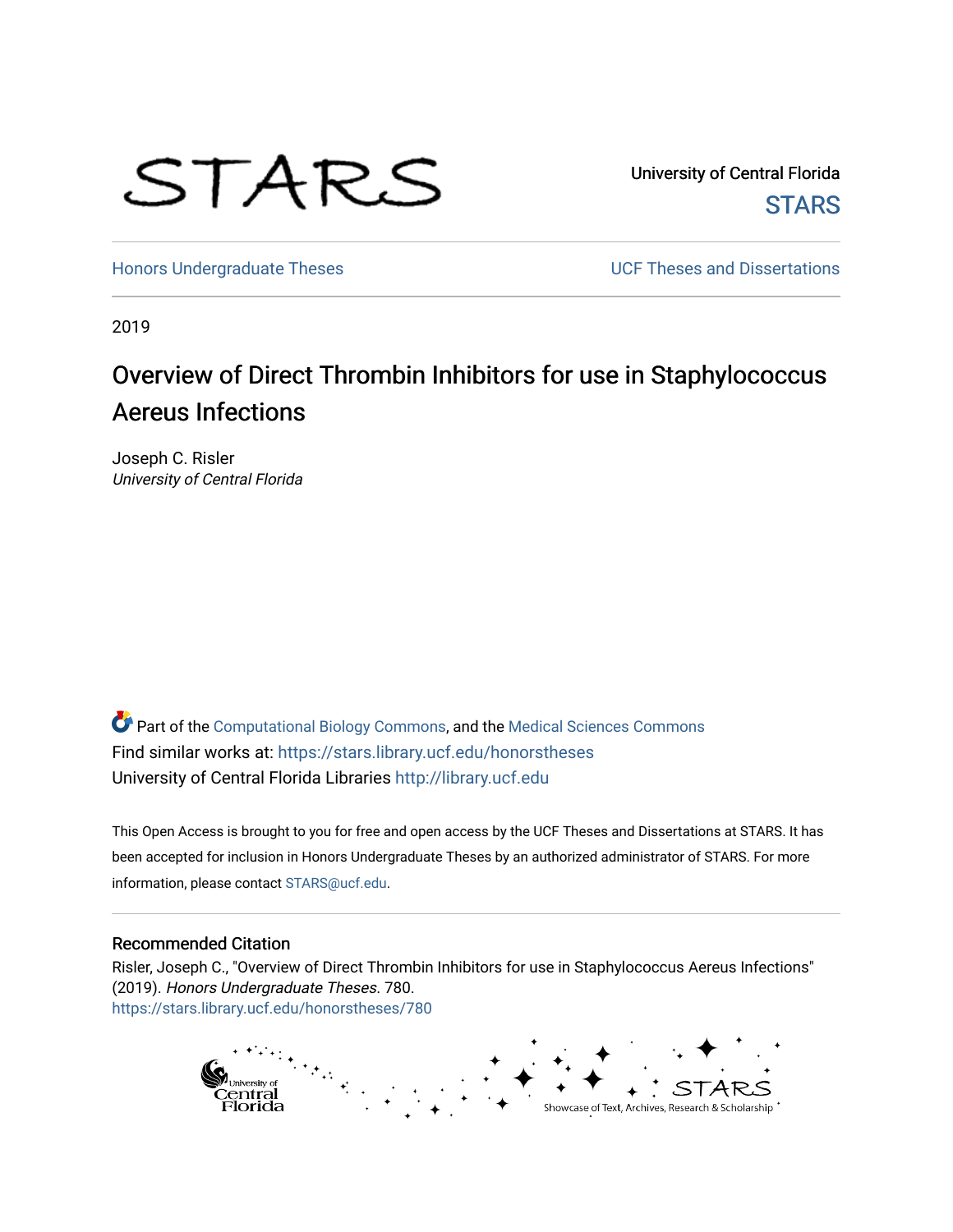# OVERVIEW OF DIRECT THROMBIN INHIBITORS FOR USE IN *STAPHYLOCOCCUS AUREUS* INFECTIONS

by

# JOSEPH CAMPBELL RISLER B.S. University of Central Florida, 2019

A thesis submitted in partial fulfillment of the requirements for the degree of Honors in the Major in the Department of Biomedical Sciences in the College of Medicine at the University of Central Florida Orlando, Florida

Fall Term 2019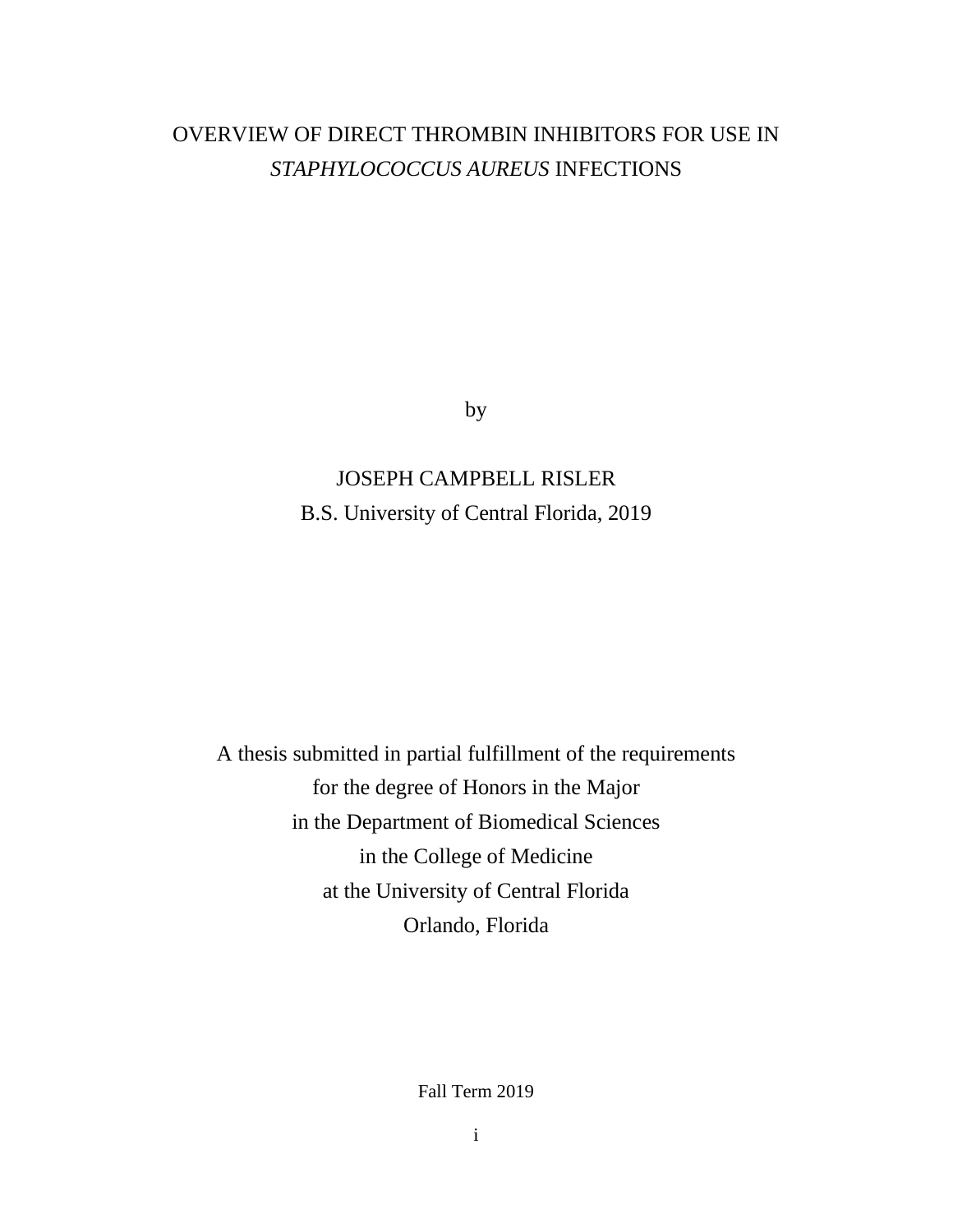#### **ABSTRACT**

The pathogenicity and intractable nature of the microorganism *Staphylococcus aureus* (SA) has been long documented and highlighted by many health care agencies, with emphasis on its ability to exploit the human coagulation system to deadly effect. Two drugs from a class of inhibitors known as Direct Thrombin Inhibitors (DTI) have been shown to have a substantial effect on the enzyme secreted by SA known as Staphylocoagulase (SC), but up until now the application of this potential treatment has been limited. This paper strives to supply an overview of these clinical studies and propose a novel protocol for testing DTI's on SA in an *in vitro*  setting. Three DTIs have been identified, including two already tested in clinical trials, and computational molecular docking simulations have been applied to elucidate the mechanisms of action for the inhibition. An additional DTI has been developed using these mechanisms as principles and shows promise for future development. After conducting this preliminary protocol, it has been found that running a minimum inhibitory concentration test across several tubes with varying degrees of these DTIs demonstrated varying levels of coagulation consistent with the findings of clinical research papers. It is fair to conclude, then, that after development or discovery of new coagulase inhibitors, they can be quickly and accurately tested against existent DTIs to gauge their efficacy.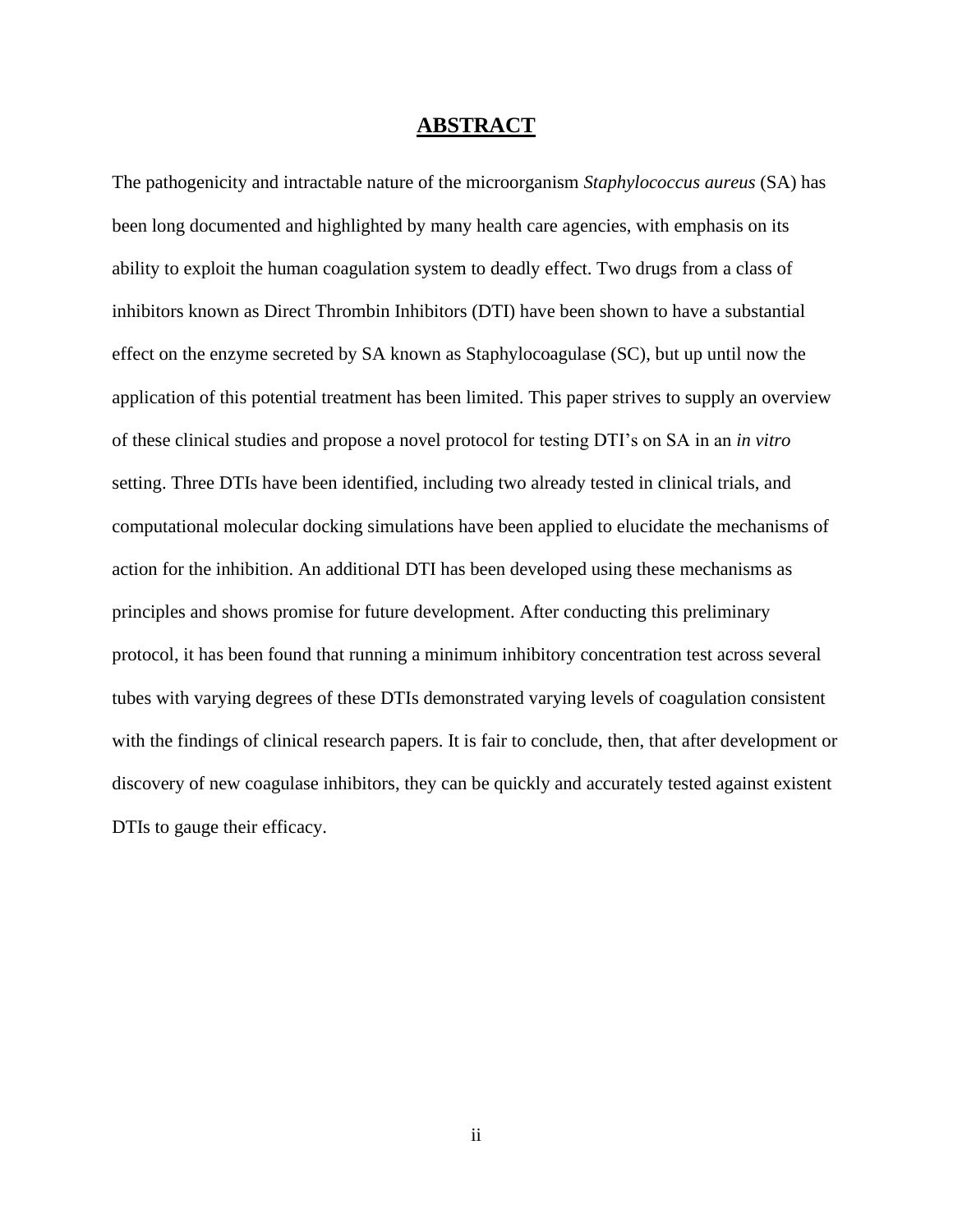# **Table of Contents**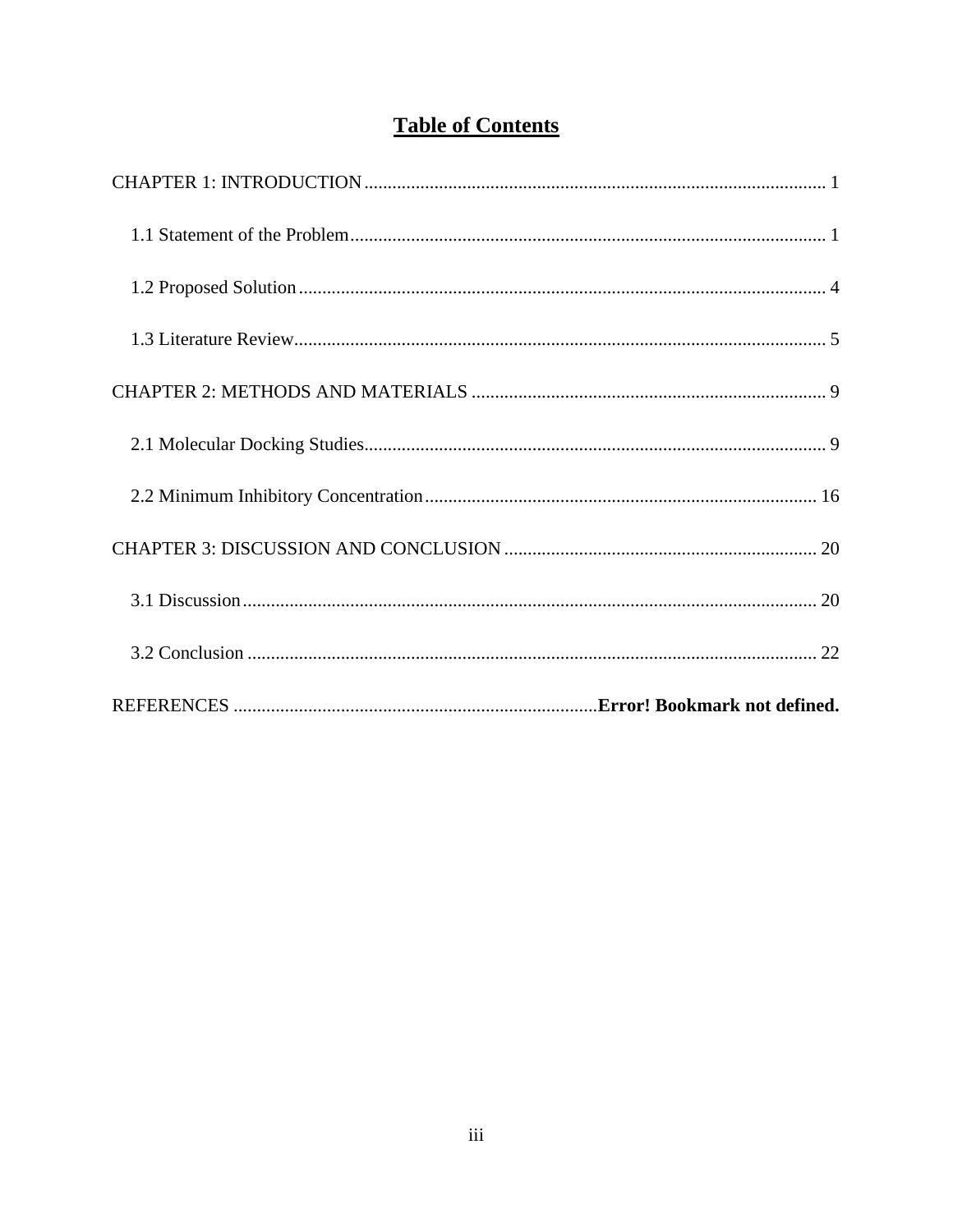# **LIST OF TABLES**

| Table 2: Concentration of ligands and inhibition of coagulation in mg/ml 17    |  |
|--------------------------------------------------------------------------------|--|
| Table 3: Concentration of ligands and inhibition of coagulation in Molarity 18 |  |
| Table 4: Minimum Inhibitory concentration for Dabigatran and Argatroban 19     |  |
| Table 5: Minimum inhibitory Concentration for Ximelagatran and Argatroban  19  |  |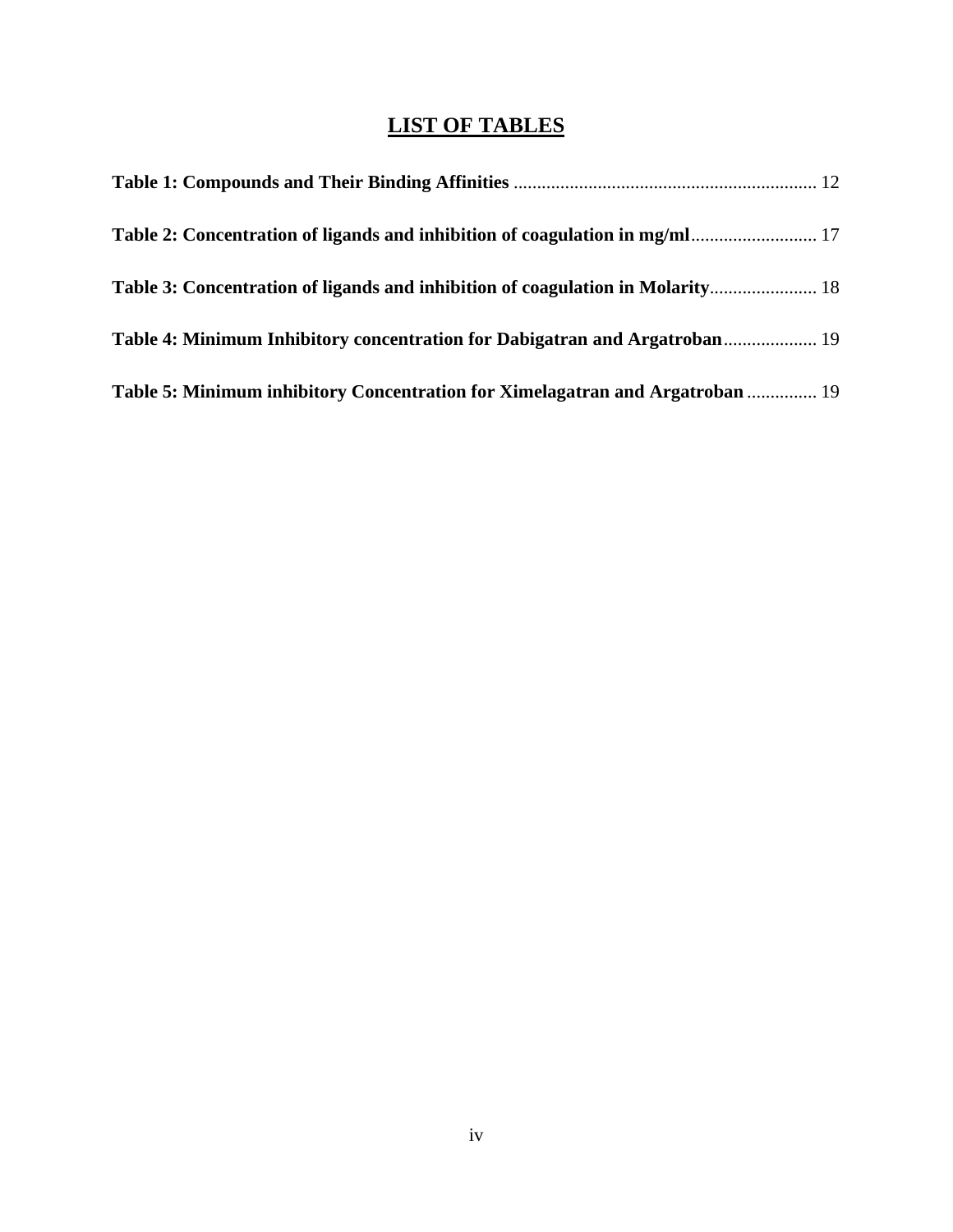# **LIST OF FIGURES**

| Figure 1: Diagram showing a cartoon representation of activation of prothrombin 2  |
|------------------------------------------------------------------------------------|
|                                                                                    |
|                                                                                    |
| Figure 4: Diagram showing a cartoon representation of inhibition of thrombin 7     |
| Figure 5: Identification of Potential Drugs Using Molecular Docking, Affinity, and |
|                                                                                    |
|                                                                                    |
| Figure 7: Dabigatran bound to the inhibitory pocket of Staphylothrombin 14         |
| Figure 8: Ximelagatran Bound to the inhibitory pocket of Staphylothrombin  14      |
| Figure 9: Sulfamido bound to the inhibitory pocket of Staphylothrombin 15          |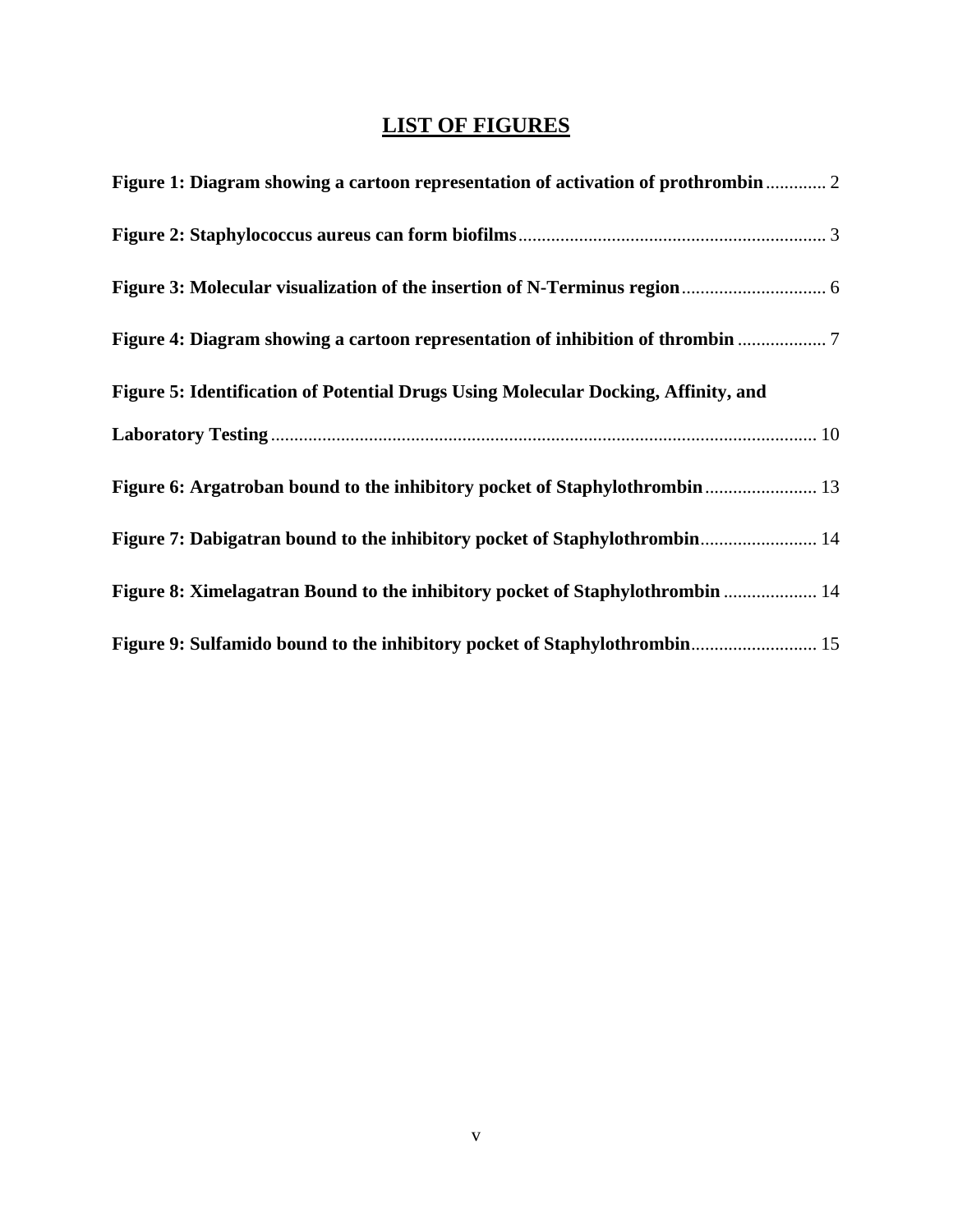## **LIST OF ABBREVIATIONS**

**DTI:** Direct Thrombin Inhibitors

**EDTA**: Ethylenediaminetetraacetic acid

**SA:** *Staphylococcus aureus*

**MRSA:** Methicillin-Resistant *Staphylococcus aureus*

**VRSA:** Vancomycin-Resistant *Staphylococcus aureus*

**SS:** *Staphylococcus saprophyticus*

**WHO:** World Health Organization

**SC:** Staphylocoagulase

**ST:** Staphylothrombin

**PT:** Prothrombin

PyRx: Python Prescription Virtual Screening Tool

**PyMol:** Molecular Visualization Tool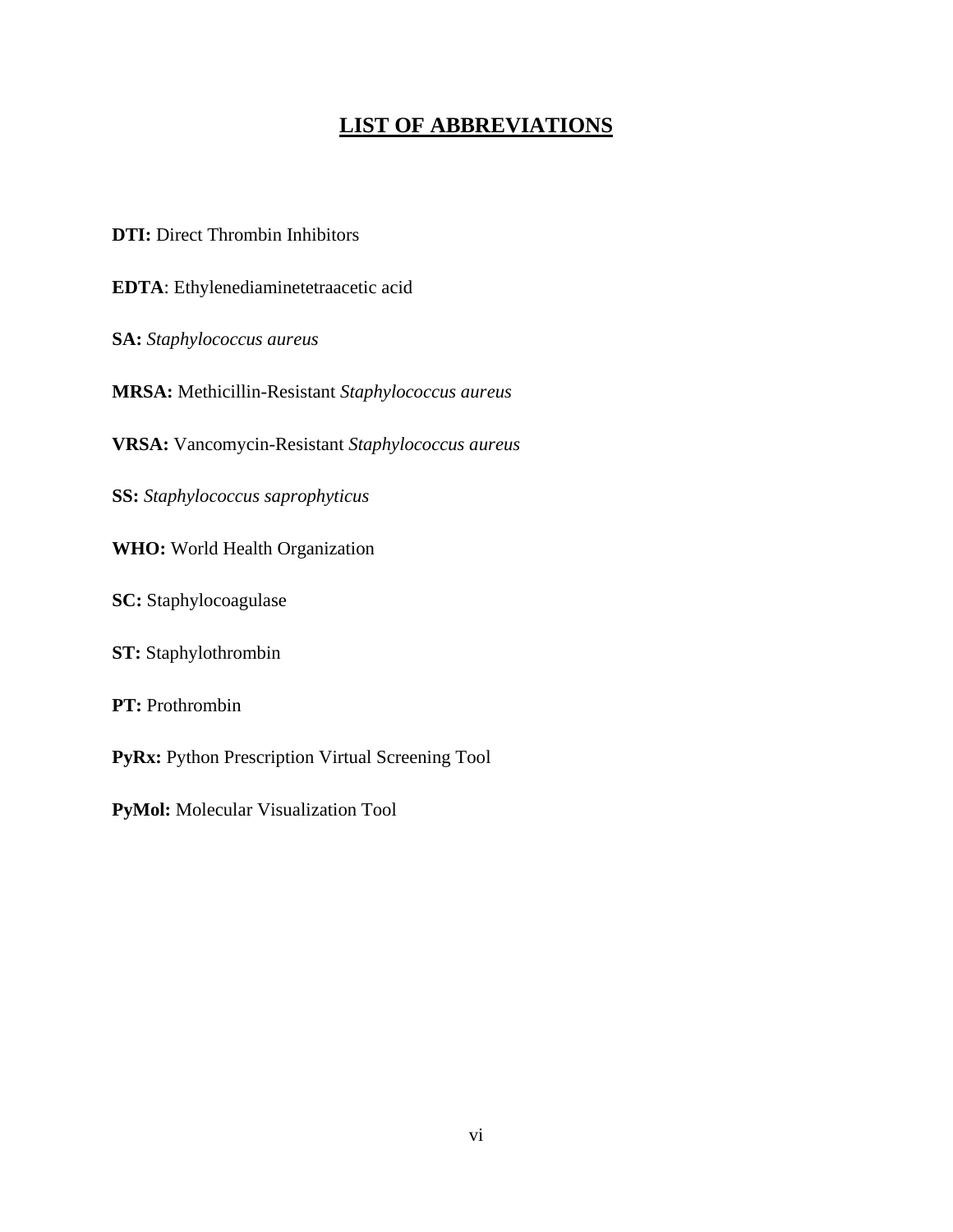### **CHAPTER 1: INTRODUCTION**

#### **1.1 Statement of the Problem**

<span id="page-7-1"></span><span id="page-7-0"></span>*Staphylococcus aureus* (SA) is an opportunistic pathogen responsible for many nosocomial and post-operative infections. SA is a common human commensal that colonizes the upper nasopharynx in many normal, healthy humans. When transfected to the site of a wound or open sore, however, SA can cause painful and life-threatening infections, especially in the elderly and immunocompromised population. In a hospital setting, however, certain strains of SA have become resistant to the antibiotics used to treat them and can pose a threat to anyone in a hospital, immunocompromised or otherwise. These strains are commonly referred to as MRSA or VRSA (methicillin-resistant or vancomycin-resistant *Staphylococcus aureus*). It is for this reason that SA is on the High Priority list from the World Health Organization for the development of new antibiotics (Tacconelli, 2017).

SA possesses many virulence factors that either help it penetrate bodily tissue or evade the host's immune system. It has been demonstrated that one of the ways SA protects itself from the patient's immune system is through a protein called coagulase, which hijacks the natural coagulation process in the body, causing controlled clots to form around the bacterial colonies (McAdow, 2012). This allows SA to migrate around the body without risk of destruction from the body's immune system and attach to hard surfaces. When it attaches to a heart valve, this is called infective endocarditis, and SA is the leading causes of bacterial endocarditis worldwide (Fowler, 2005).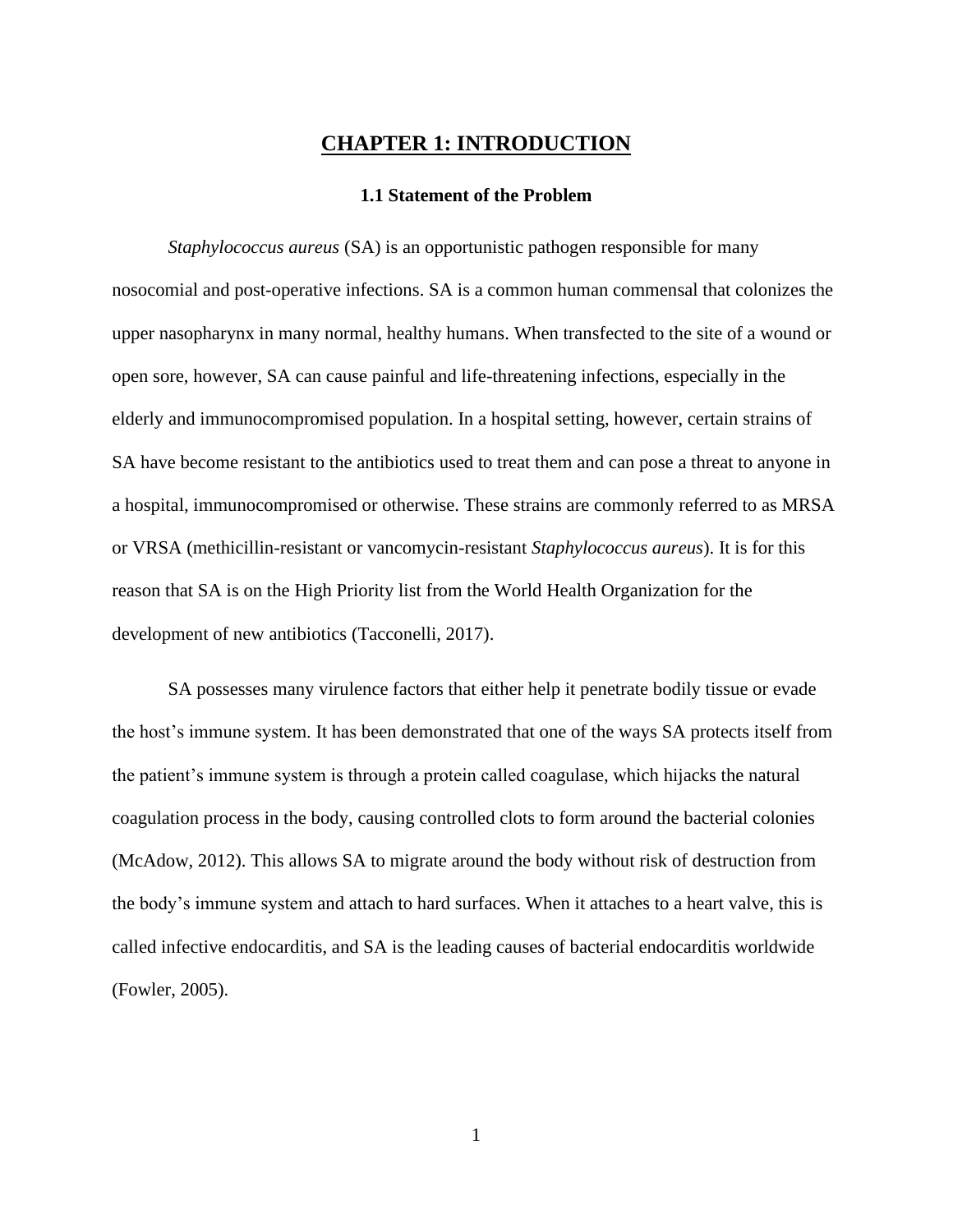As a result of this high virulence, SA's coagulase property has been the target of much investigation to elucidate the underlying mechanism. As it turns out, the clotting is caused by an enzyme called Staphylocoagulase (SC) binding to the human pro-enzyme prothrombin, causing it to behave like its activated form, thrombin (Liesenborghs, 2018). This is done by coagulase through inserting a portion of itself into prothrombin, illustrated in Figure 1 by a "tooth" piercing the enzyme, and activating it, without cleavage.

#### <span id="page-8-0"></span>**Figure 1: Diagram showing a cartoon representation of activation of prothrombin by prothrombinase (top), activation of prothrombin by coagulase (bottom)**



This new enzyme complex is known as Staphylothrombin (ST). In the normal coagulation cascade, thrombin is activated to convert the monomer fibrinogen to the active polymer fibrin, which is the primary constituent of a healthy clot. In this inappropriate coagulase cascade, however, SC diffuses from the SA colonies, attaches itself to the host prothrombin enzyme, and begins depositing large quantities of fibrin locally around the colony. SA also contains "sticky" proteins that allow fibrin to bind more readily to its surface, coating the bacterial colonies in a tough, thick biofilm made from host proteins, indistinguishable to the host's immune system.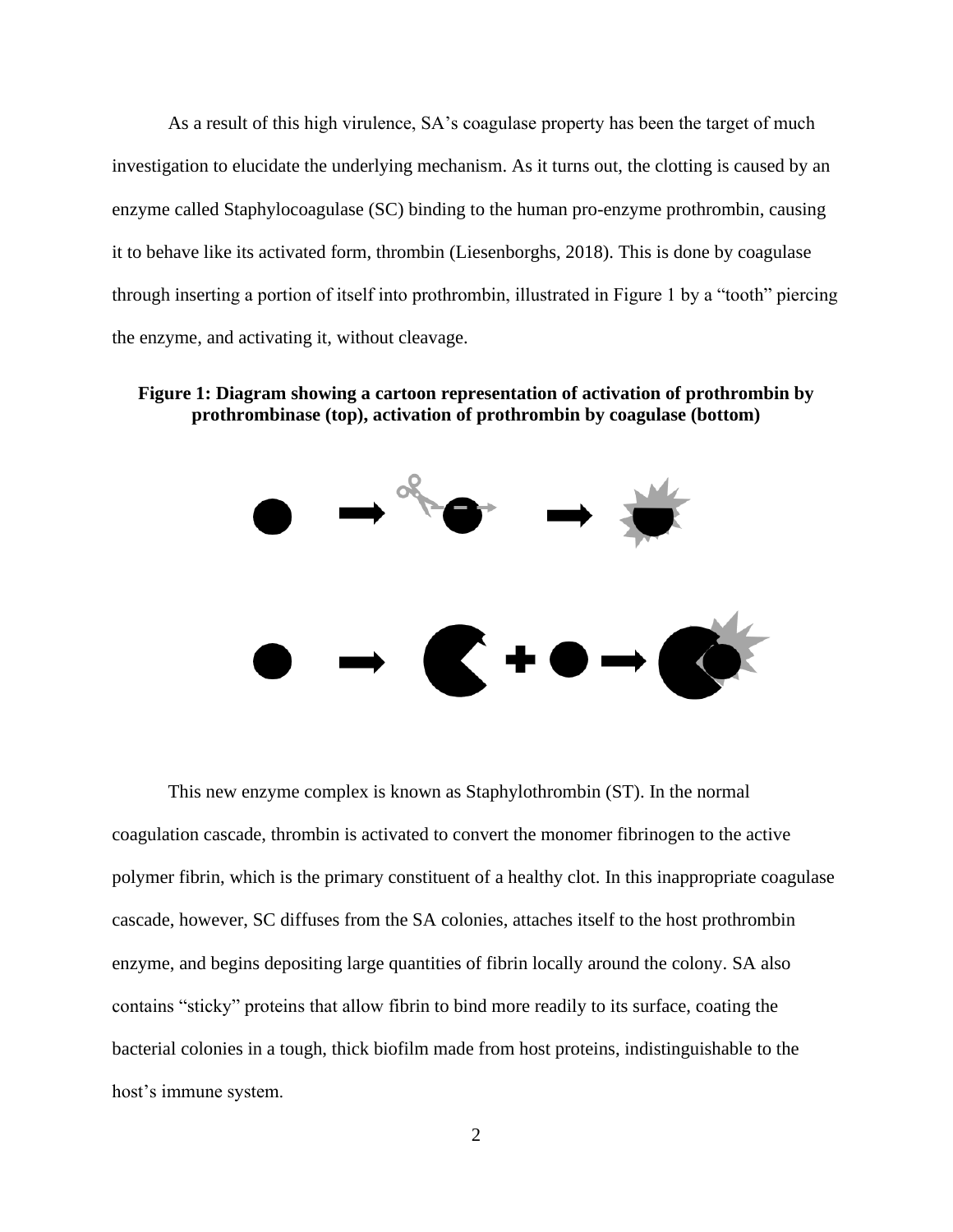<span id="page-9-0"></span>



If any part of the colony breaks off from the rest, it can very easily find its way into another part of the host's circulatory system, and lodge into the vascular endothelium. If this occurs, it presents as bacterial metastasis. Bacterial metastasis refers to the inability of the immune system to keep up with the bacterial population, resulting in circulating bacteria that can establish colonies in dangerous places in the body. This can be indicated and even exasperates septic shock, an often-fatal complication of bacterial metastasis. This turns a local, uncomplicated infection of a wound site into a systemic, complex infection with multiple sites. If the SA subtype happens to be one of the antibiotic resistant organisms mentioned previously, the infection is all but untreatable and has a 20-50% mortality rate (Kaye, 2008).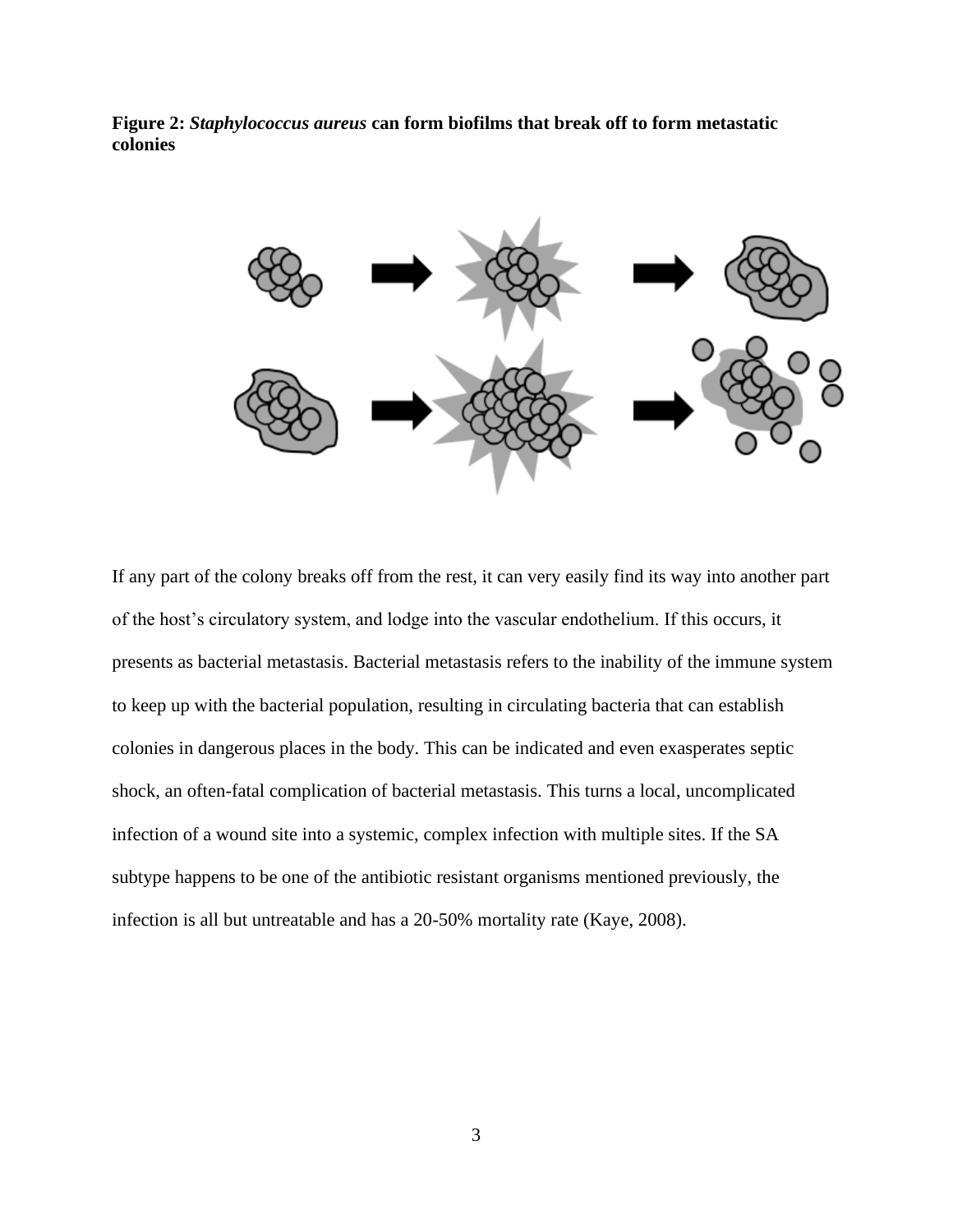#### **1.2 Proposed Solution**

<span id="page-10-0"></span>While the outlook for treatment of these antibiotic-resistant strains may be bleak, an interesting consequence of the structural relationship between ST and activated thrombin is that it has been theorized that an inhibitor of thrombin can also inhibit coagulase. Such a class of drugs would have no interaction with the normal forms of antibiotic resistance that MRSA and VRSA possess, instead targeting a specific virulence factor. There exists a class of drugs known as Direct Thrombin Inhibitors (DTI) that were developed to prevent thrombosis in patients who for various reasons could not have heparin or warfarin administered to them (Nisio, 2005). As their name suggests, DTIs are direct, competitive inhibitors of the active enzyme thrombin, and act by binding to the active site of the enzyme, preventing its function. While the other drugs mentioned target parts of the pathways upstream of thrombin, which can have detrimental effects to other parts of the coagulation and inflammatory response, DTIs exclusively target the enzyme responsible for the conversion of soluble fibrinogen to insoluble, polymeric fibrin. Drugs in this class can be subdivided into the univalent DTIs, which contain Dabigatran, Argatroban, and Melagatran, and the bivalent DTIs, which include Hirudin, Bivalirudin, and others. For the purposes of simplicity, this paper will refer to univalent DTIs as simply DTIs, while referring to bivalent DTIs specifically.

As previously stated, ST has a striking structural and functional similarity to thrombin, lending itself to inhibition by this class of drugs. If inhibited, SA would no longer be able to protect itself with coagulation and would be exposed to the host's immune response. A potential downside of this therapy however, is that DTIs inhibit both ST and normal, activated thrombin in response to the coagulation cascade, as a result, a patient given a DTI for a SA infection may be at an increased bleeding risk, which could compound mortality in an already dire situation.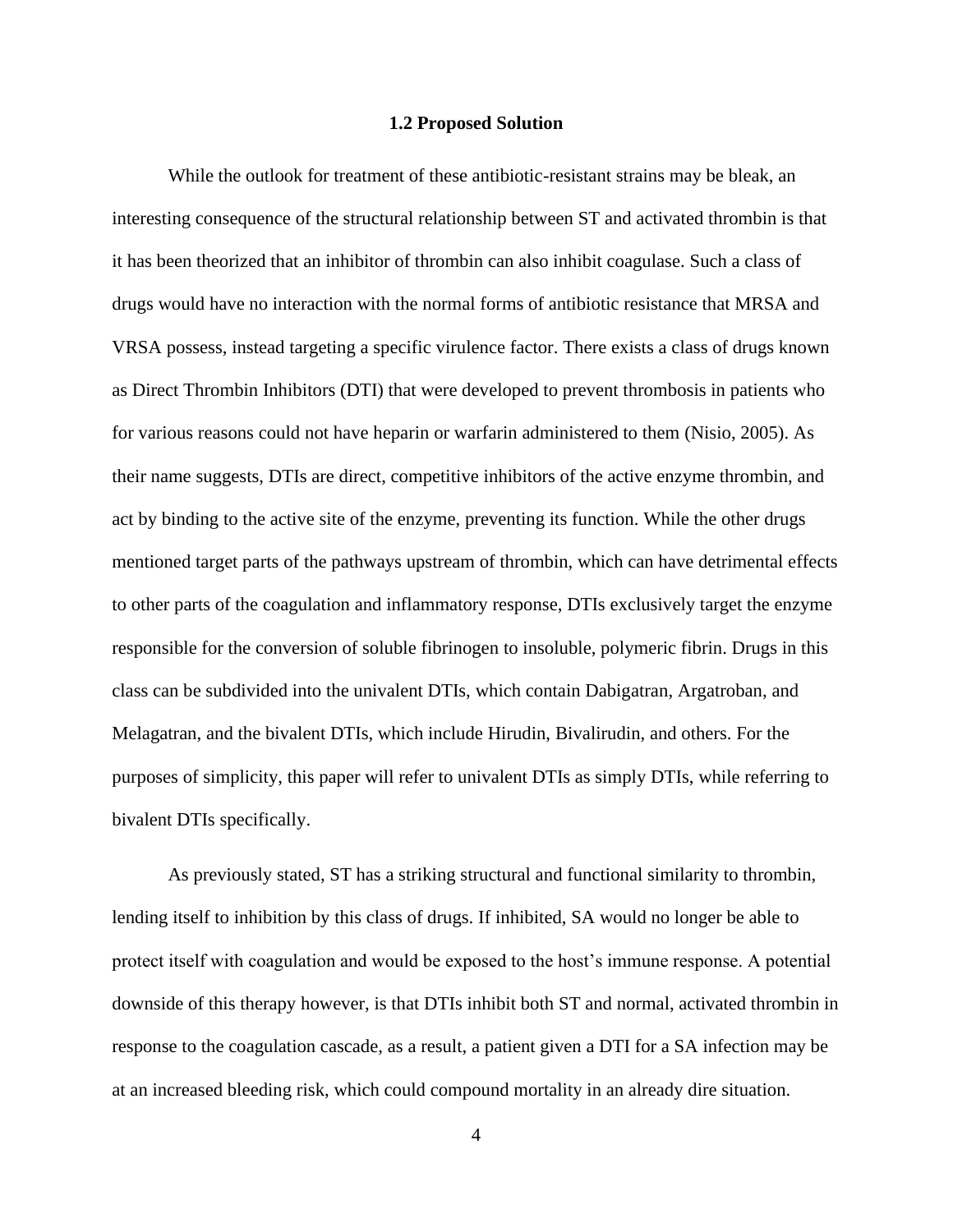#### **1.3 Literature Review**

<span id="page-11-0"></span>In order to further understand the breadth of research conducted in this area, a literature review has been conducted. First, in a previously cited paper, "*Staphylococcus aureus, master manipulator of the human hemostatic system*" (Liesenborghs, 2018), points out the mechanism of action that is unique to coagulase. In normal thrombotic activation, an enzyme known as prothrombinase enzymatically cleaves prothrombin from a 72 kiloDalton (kDA) proenzyme, to a 36 kDa enzyme. This results in a freshly cleaved, "loose" N-terminal region, which then reinserts into thrombin, thereby becoming activated. Coagulase, on the other hand, does not cleave prothrombin into the active form, instead inserting its own N-Terminal region that closely resembles the thrombin N-Terminus, thereby activating it. This creates a large (136 kDa) coagulase-prothrombin complex, with a similar active site.

This complex is not completely identical to thrombin, however, and this is demonstrated in the effect that no inhibitory ligand other than univalent direct thrombin inhibitors that bind to thrombin can bind to the coagulase-prothrombin complex. In addition, many bivalent DTIs have limited FDA approval, and in preliminary testing demonstrated inefficacy with ST, due to the binding of SC blocking a regulatory site called Exosite 1 on the surface of prothrombin. Note in Figure 3 the process from Coagulase into prothrombin, connecting the two, the "tooth" previously noted. This is where in normal states prothrombin would be cleaved and restructured, but in this case no cleavage is necessary for Staphylothrombin to become enzymatically activated.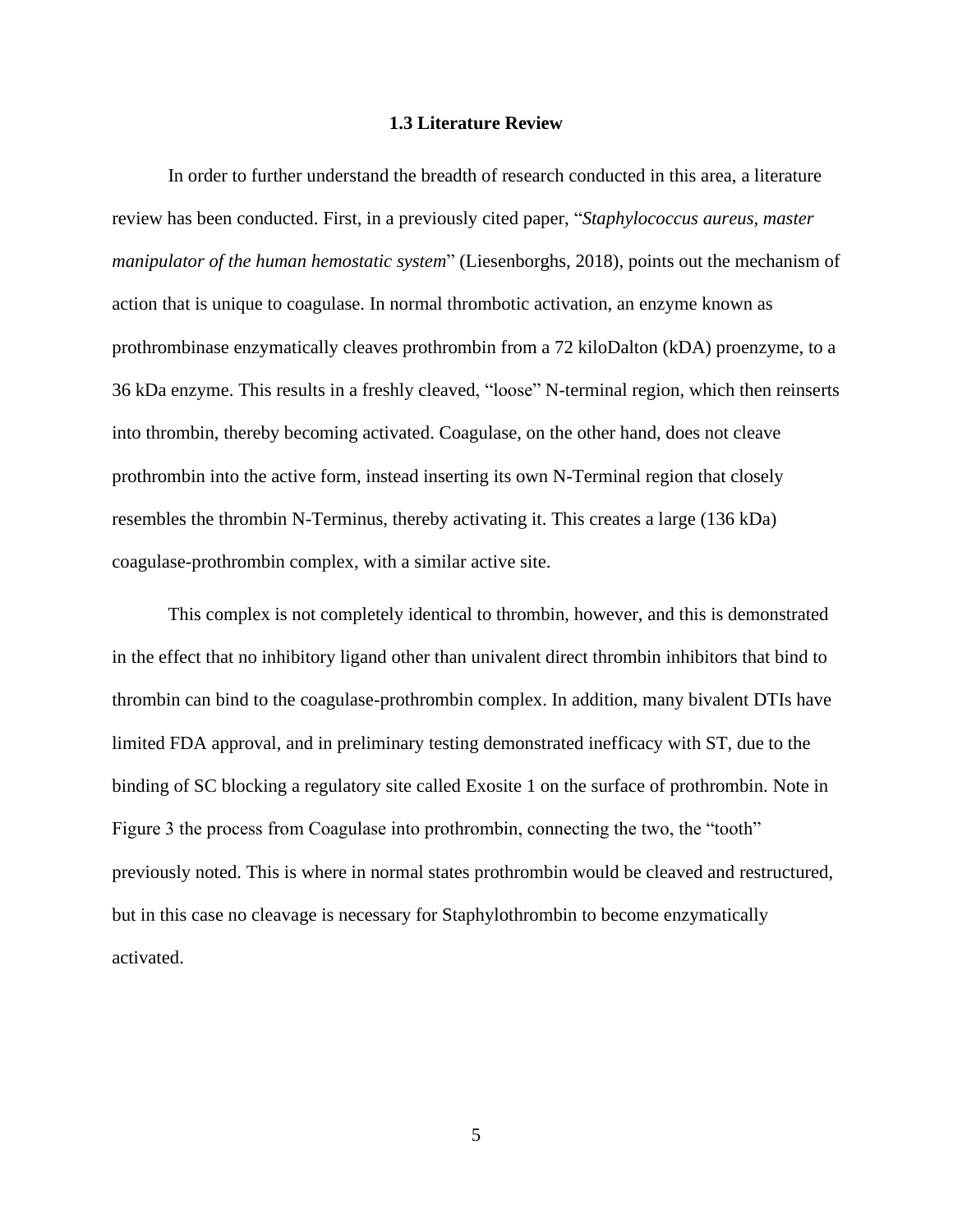#### <span id="page-12-0"></span>**Figure 3: Molecular visualization of the insertion of N-Terminus region (red) into Prothrombin (blue) by Coagulase (salmon). PDB ID: 1NU9** *(Friedrich, 2003)*



Now that the underlying mechanism in the literature has been reviewed, the clinical literature shows even greater promise. Two groundbreaking studies of this potential treatment have been performed, both with promising results.

One, titled "*Targeting Coagulase Activity in Staphylococcus aureus Bacteraemia: A Randomized Controlled Single-Centre Trial of Staphylothrombin Inhibition"* (Peetermans, 2018) identified 94 patients who experienced SA bacteremia. They were split into 2 equal groups of 47, one group received the standard treatment of antibiotics, and in addition received a Low Molecular Weight Heparin, which has no interaction with ST. This group acted as a control group. The testing group of another 47 received a DTI, either Dabigatran orally or Argatroban intravenously, until the level in their blood stream was about equal and clinically relevant.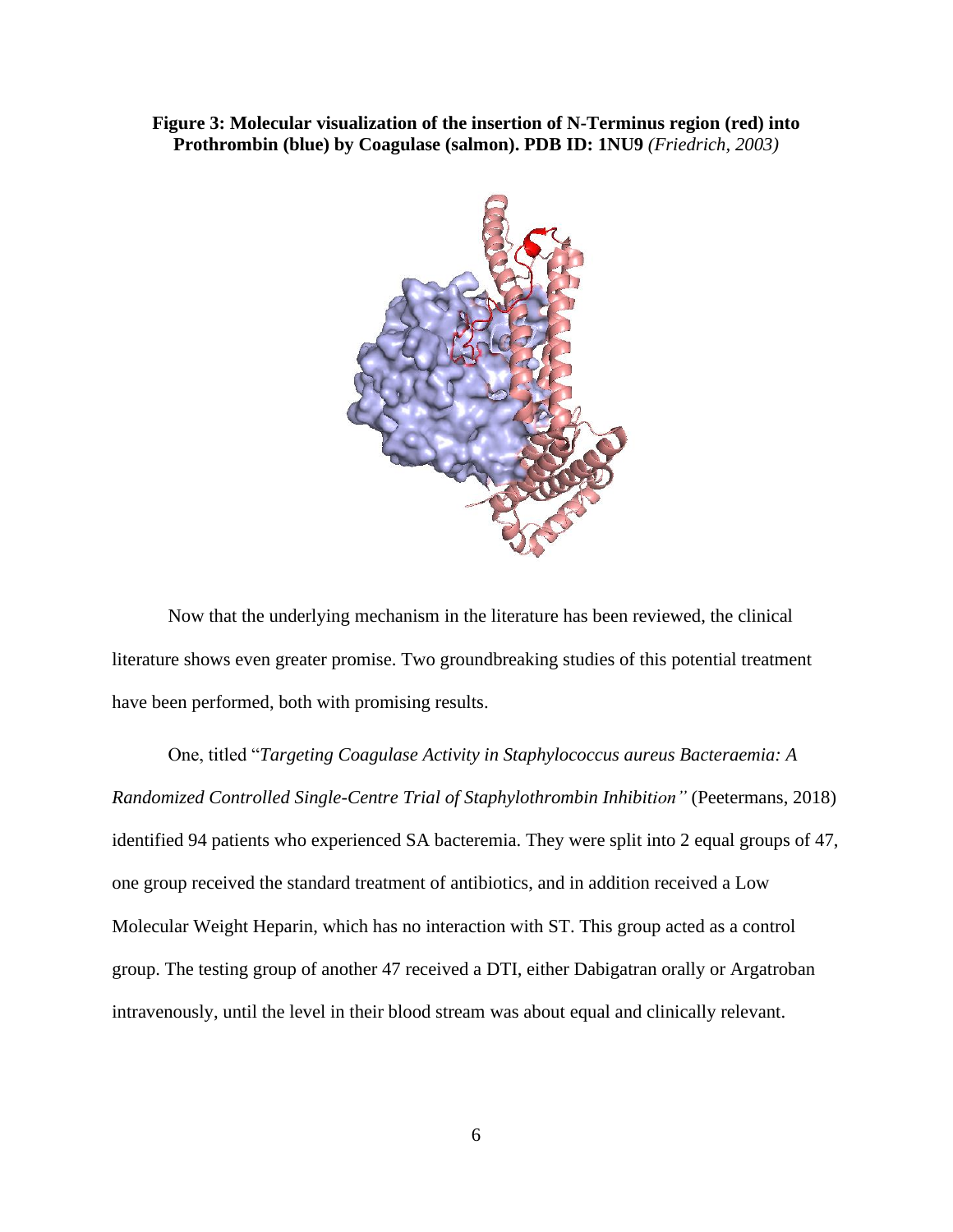The results showed that patients who were treated with DTIs showed lower levels of Ddimer (an indicator for inflammation and coagulation) as well as lower positive blood cultures, when compared to a control. In addition, there were no differences in any other inflammatory factors, clinically relevant bleeding, and thrombotic complications. The paper concluded that: "Targeting Staphylothrombin with DTIs is feasible in a subset of *S. aureus* bacteraemic patients, with comparable safety to standard thromboprophylaxis. In future studies of Staphylothrombin inhibition, feasibility can be further improved by rapid diagnostics."

#### <span id="page-13-0"></span>**Figure 4: Diagram showing a cartoon representation of inhibition of thrombin by a univalent DTI (top), and inhibition of Staphylothrombin by a DTI (bottom)**



Another study explored the potential protective nature that DTIs exhibit with respect to

medical implants, such as venous catheters. The paper titled "The Role of Staphylothrombin-Mediated Fibrin Deposition in Catheter-Related Staphylococcus aureus Infections" notes that fibrin deposition facilitates the adhesion of *S. aureus* to catheters, resulting in a disease complication called catheter-related bloodstream infections (CRBSIs), which can have a fatality rate of up to 35%. When catheters were submerged in a solution containing plasma, SA, and either Dabigatran or Argatroban, there was no measurable increase in fibrin deposition when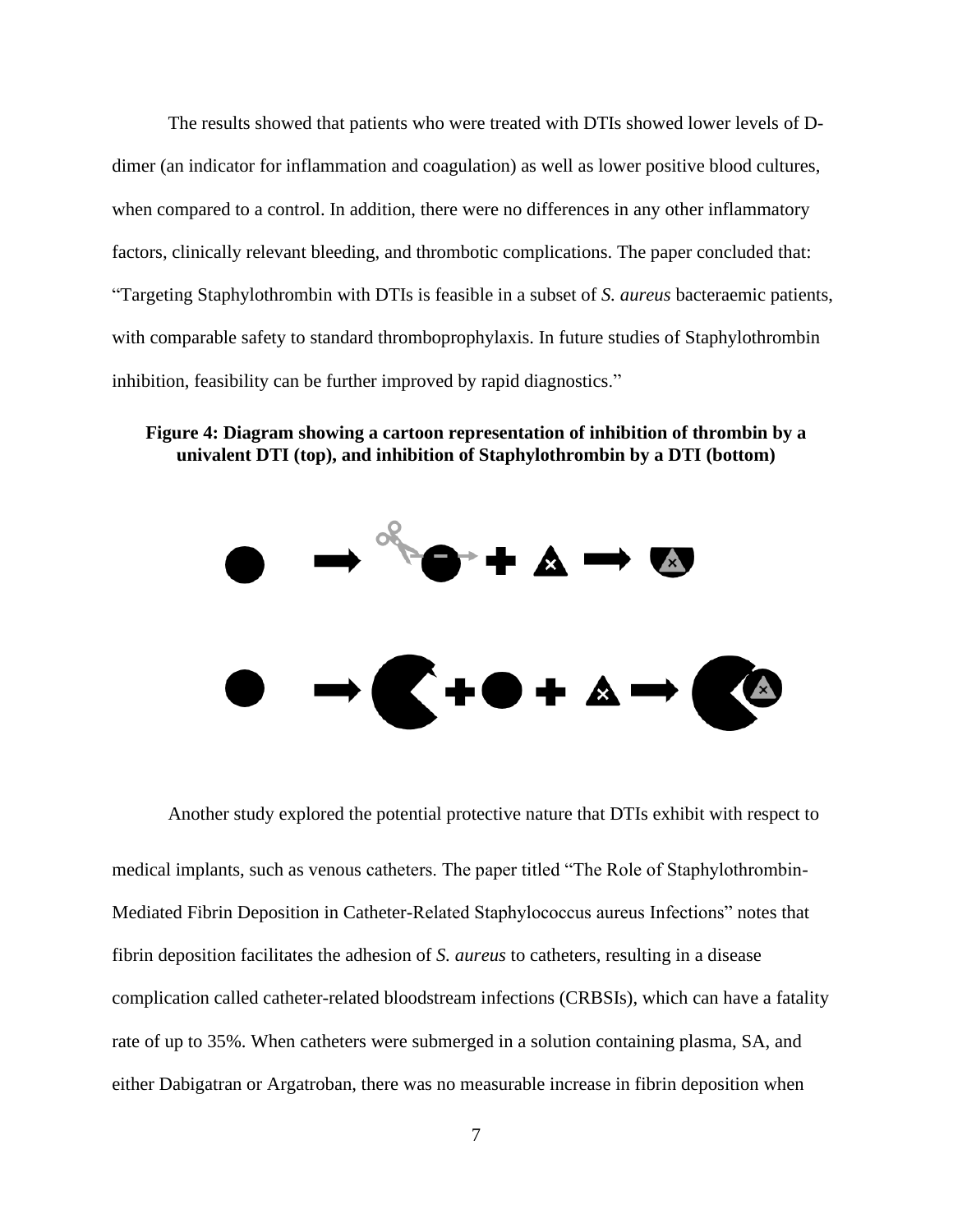compared to samples lacking the DTIs, or samples that contained non-DTI anticoagulants, such as low molecular weight heparin (LMWH).

The researchers went on to test catheters that had a thin layer of fibrin already deposited, which still showed decreased fibrin deposition when compared to the controls. This further demonstrates that catheter infections could be prevented and significantly slowed with the administration of DTIs.

The study also used *in vivo* mouse models to elucidate the effect of these catheter related infections on other organ systems, in order to determine the ability of DTIs to prevent the infectious metastasis of SA. They found that the absence or inhibition of ST resulted in significantly reduced distant infectious complications, which they tested by measuring bacterial load on the kidneys in mouse models. (Vanassche, 2013)

The literature on SA coagulase is extensive, but to understand the nature of binding and inhibition, it is necessary to look in depth at the structure of ST through molecular studies, and to do that it is useful to form a broad library of substances that can bind and inhibit ST. This will provide an overview of the substances that bind to ST, how they bind, and what can be done to help develop more molecules like them in the future.

8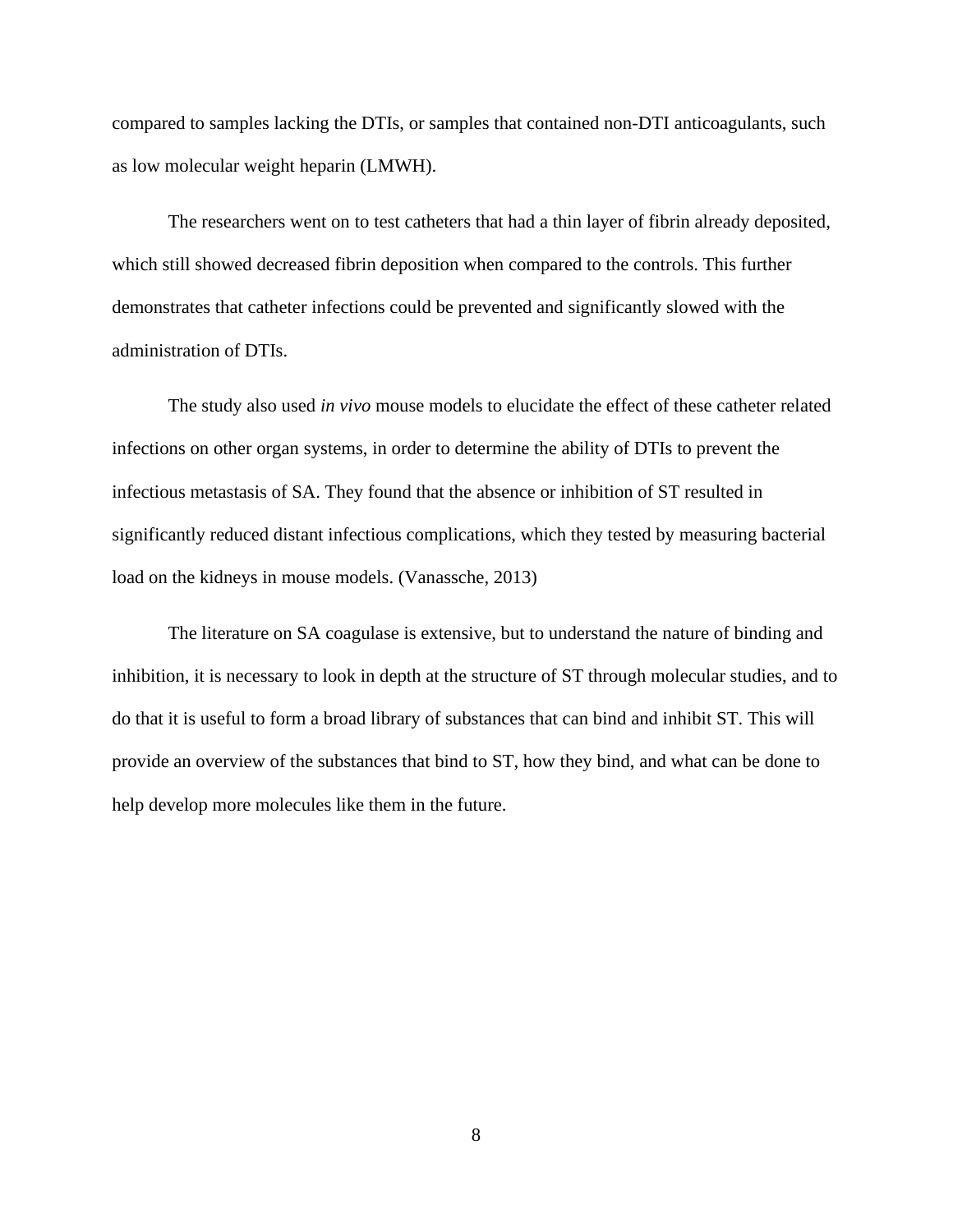### **CHAPTER 2: METHODS AND MATERIALS**

#### **2.1 Molecular Docking Studies**

<span id="page-15-1"></span><span id="page-15-0"></span>In order to further explore the mechanism of the binding of DTIs to ST, thus causing inhibition, a molecular docking review was conducted using several DTIs as potential ligands. Figure 5 details the encompassing theory behind this process. The resources available from the National Center for Biotechnology Information, specifically the PubChem database and the builtin derivative function, were used to develop a large ligand library (Kim, 2019). Several of these promising potential ligands were identified in a screening process. The program Autodock, in the parent program PyRx was used to perform molecular docking protocols (Dallakyan, 2015), which produced comparable ΔG values, also known as binding Affinity, in kcal/mole. It was found that the three DTIs tested exhibited nearly identical binding patterns when bound to Staphylothrombin, with varying binding affinity. Table 1 shows the various direct thrombin inhibitors, with their molecular weight, structure, and binding affinities, as well as the active organic groups that engaged in hydrogen bonding with Staphylothrombin.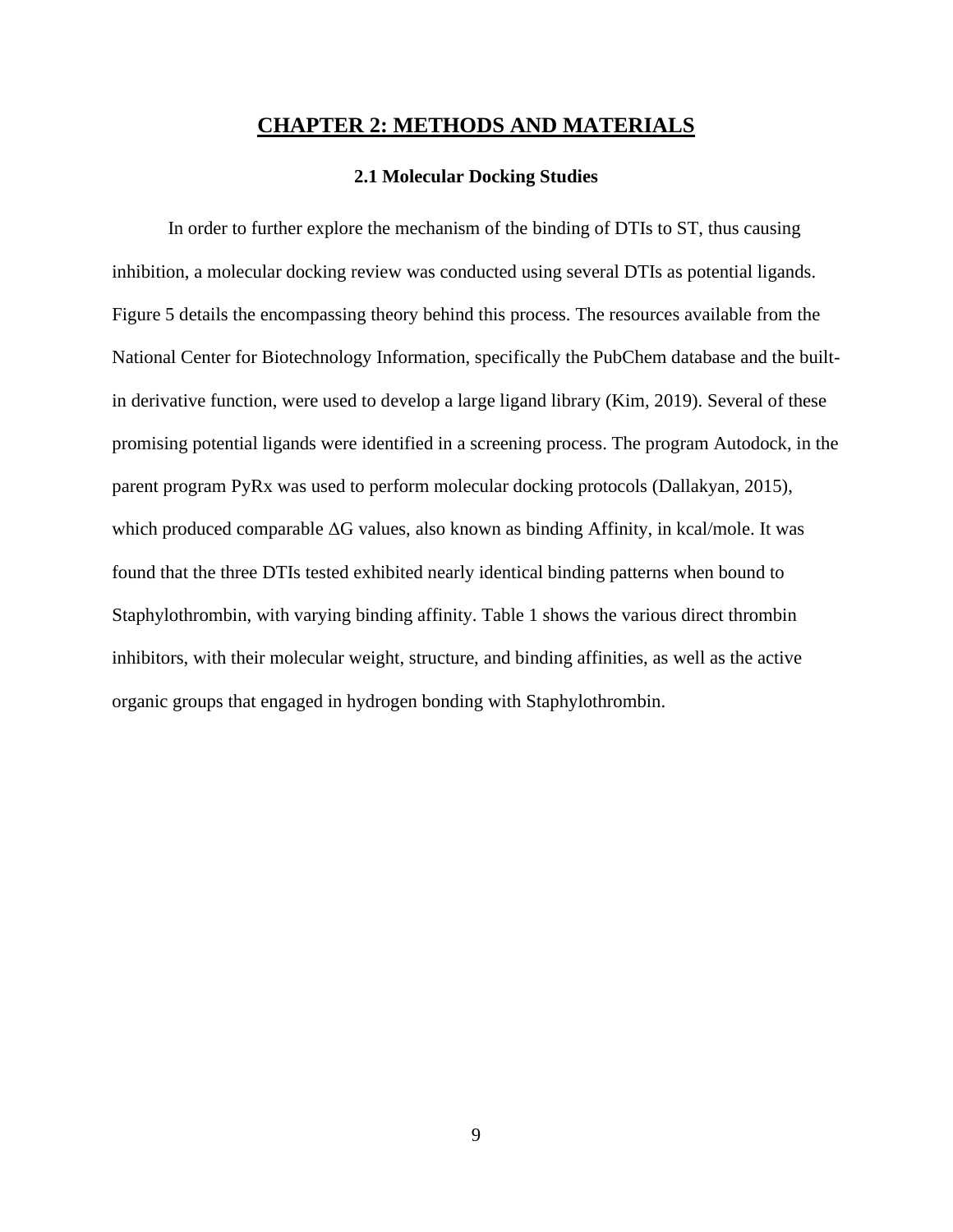

<span id="page-16-0"></span>**Figure 5: Identification of Potential Drugs Using Molecular Docking, Affinity, and Laboratory Testing**

Dabigatran and Argatroban were selected as the model ligand, because they have proven clinical relevancy as previously noted. They also have widespread FDA approval for existent thrombotic diseases, and they are easily obtained for research purposes. Several additional derivatives of Dabigatran and Argatroban were tested, and a ligand that showed the greatest promise was Ximelagatran, which is converted into the DTI melagatran in the presence of physiological conditions. Ximelagatran was developed to specifically circumvent the detrimental dietary and drug interactions that patients on warfarin (a rat poison) experienced (Thijssen, 1995). Warfarin is a long-term therapy in response to thrombosis, either from strokes, heart attacks, or embolism. As a result, Ximelagatran was tested in long-term patients, and was approved by the FDA for use in warfarin substitution therapy. However, after such long-term use, Ximelagatran was pulled from marketing by the manufacturing company AstraZeneca due to concerns over liver toxicity (Harenberg, 2009). In an acute setting, however, it would be reasonable to administer Ximelagatran until a *S. aureus* infection is resolved. As shown on the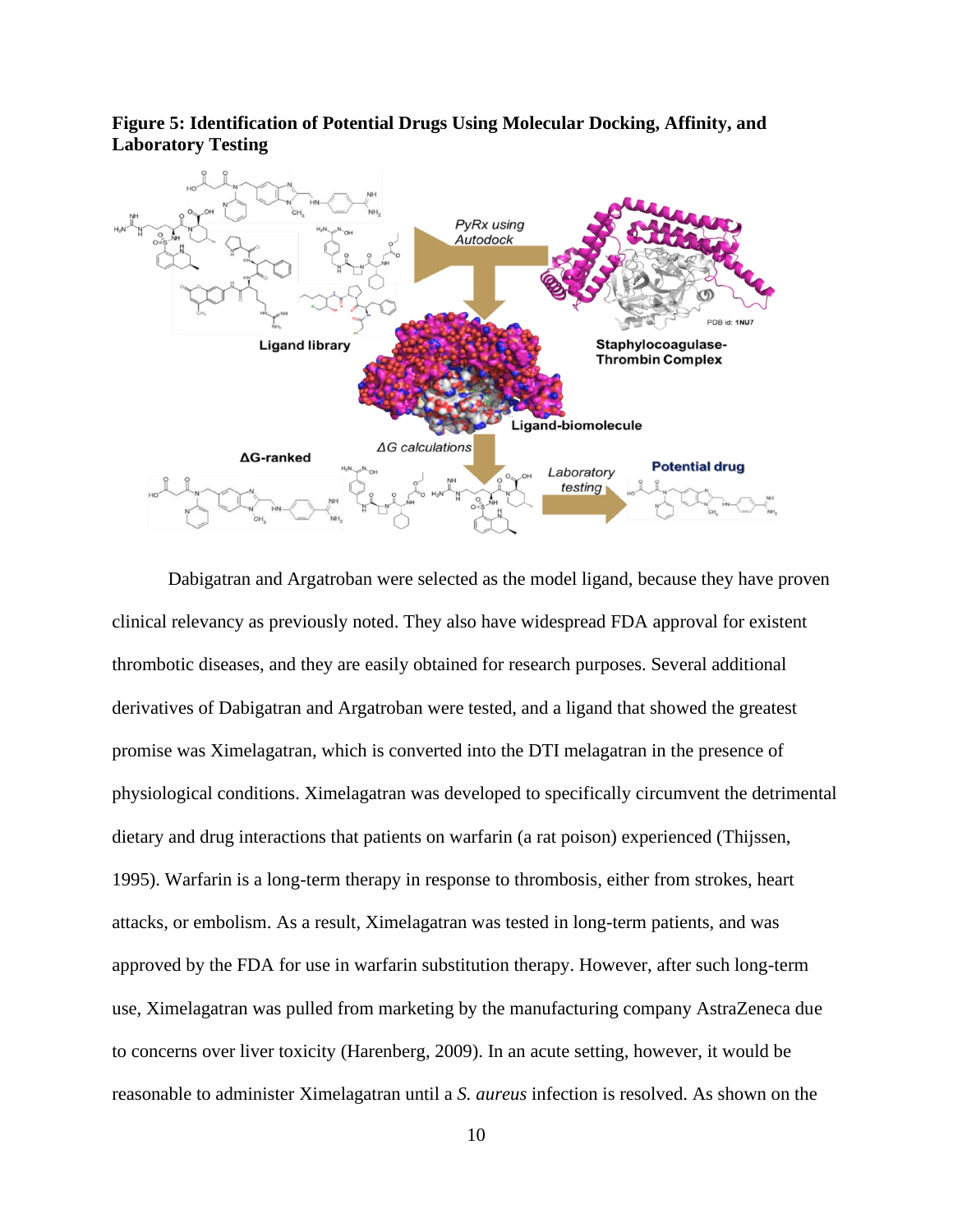table, it has a respectable binding affinity (8.1 kcal/mol), falling squarely between Dabigatran (7.8) and Argatroban (8.4).

Finally, in addition to the three DTIs, a novel ligand was designed, and showed early promise in the binding affinity, as well as the number of hydrogen bonds holding it in place. This prototype molecule was preliminarily called Sulfamido, due to the inclusion of two sulfamide active groups in its structure. Its structure can be found on the table. The most promising aspect of this ligand is two-fold. First, it has a very high binding affinity to molecular weight ratio, because of its very small profile. Second, it is largely constituted by amino acids, allowing for readily available testing and further exploration.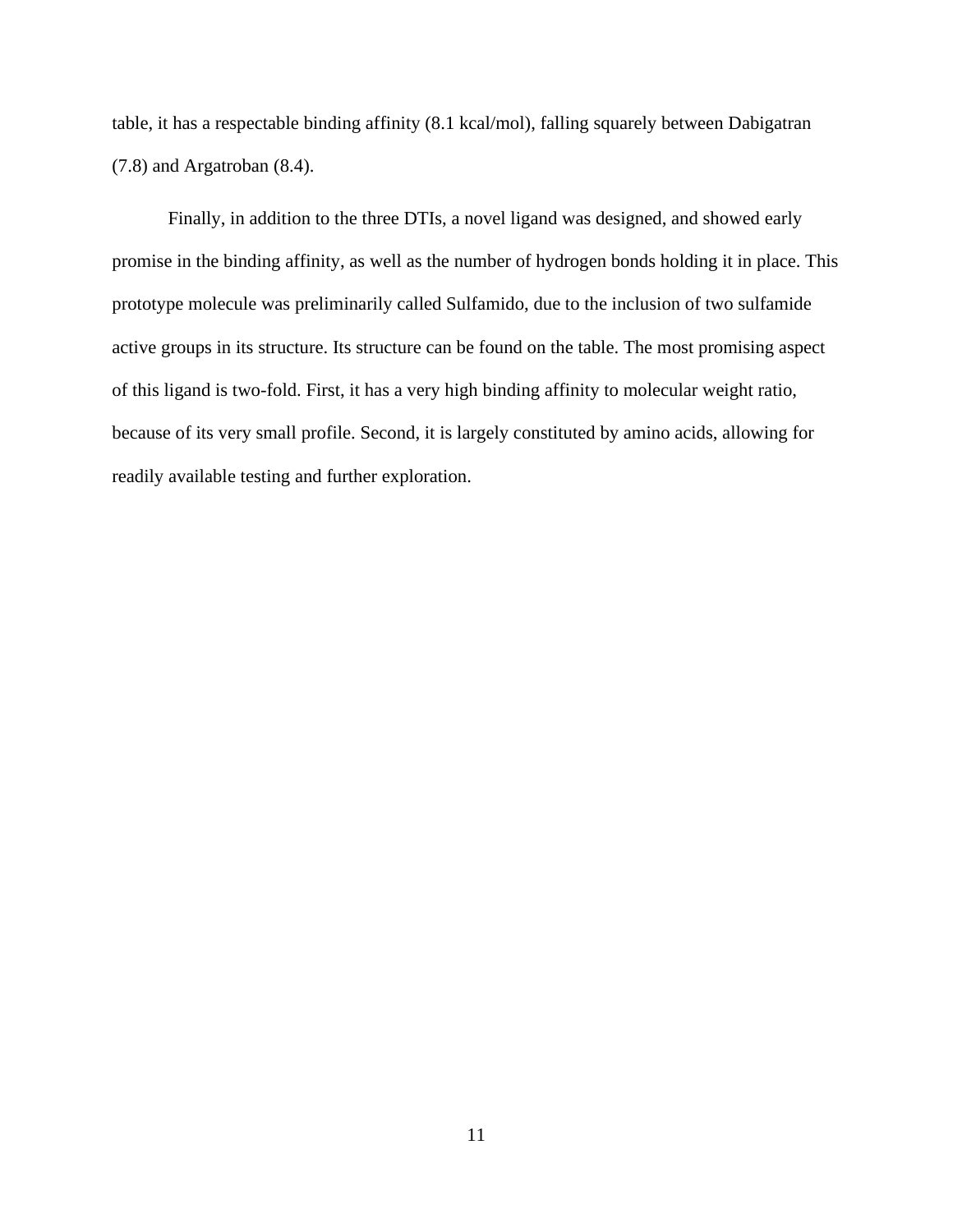| Compound<br>name | Molecular<br>Weight | Image | <b>Binding Functional</b><br>Group          | Number of<br>Hydrogen<br><b>Bonds</b> | <b>Binding</b><br>Affinity<br>(kcal/mol) |
|------------------|---------------------|-------|---------------------------------------------|---------------------------------------|------------------------------------------|
| Argatroban       | 508.6 g/mol         |       | Sulfonamide,<br>(sulfoxyl) Amino,<br>Acid.  | $\sqrt{6}$                            | $-8.4$                                   |
| Dabigatran       | 626.3 g/mol         |       | Acid, Amide<br>(carboxyl), Amide<br>(amino) | $\overline{4}$                        | $-7.8$                                   |
| Ximelagatran     | 473.6 g/mol         |       | Amine, Ketone,<br>Aldehyde                  | $\mathfrak 3$                         | $-8.1$                                   |
| Sulfamido        | 363.4 g/mol         |       | Amine (Carbamine),<br>Ketone, sulfonyl,     | $8\,$                                 | $-8.3$                                   |

## <span id="page-18-0"></span>**Table 1: Compounds and Their Binding Affinities**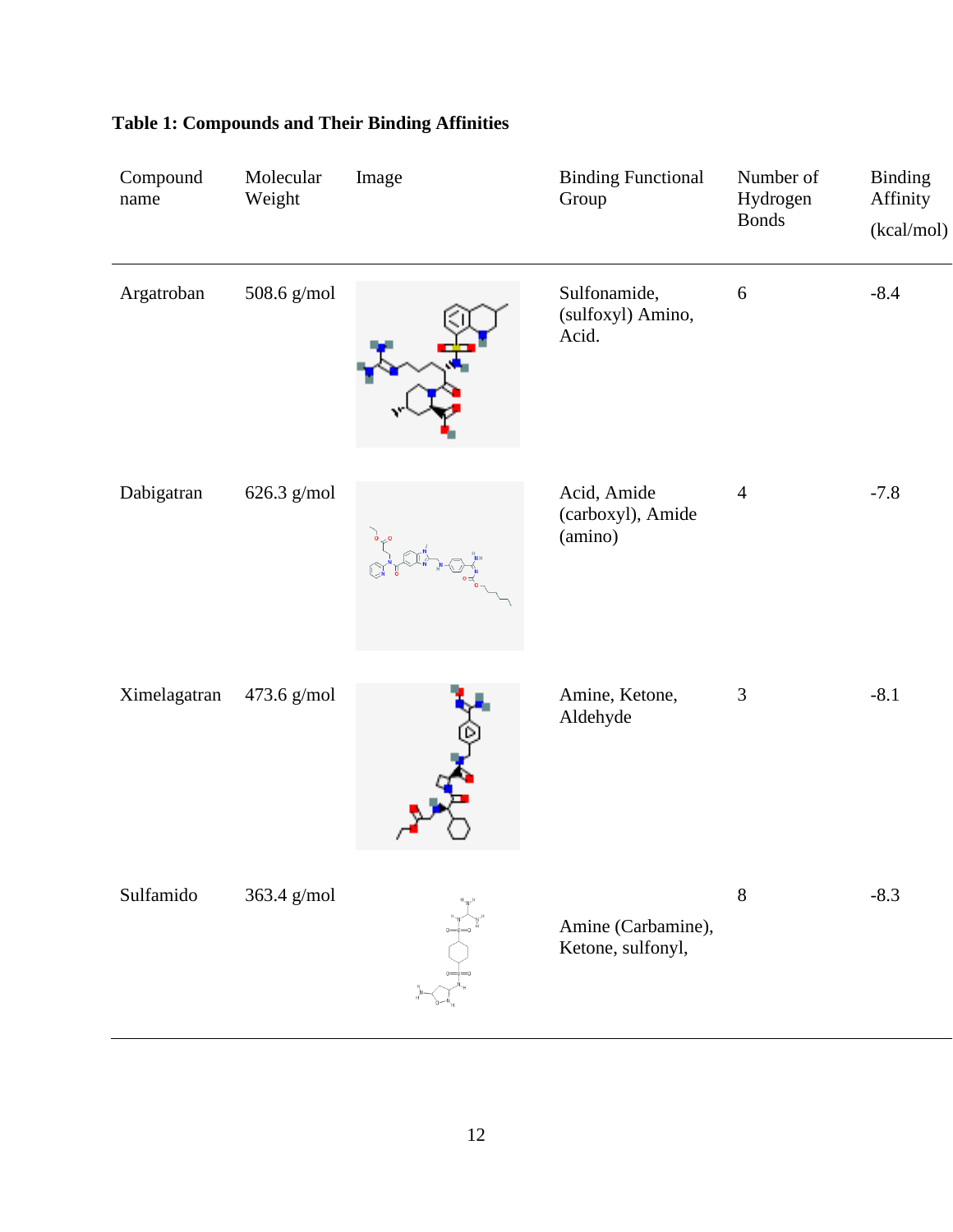The molecular program PyMol was used to visualize the intricacies of the bound molecules after the docking protocol was run. In addition, to obtain the binding groups and number of hydrogen bonds connecting the ligand to the active site, a hydrogen bond search was conducted using PyMol's built in function. The result is these fantastic visualizations of bound inhibitors in action. Shown in yellow, are the hydrogen bonds, going to acidic or basic residues respectfully. While more hydrogen bonds tend to lend towards higher affinities, in the case of Ximelagatran, there are only a few hydrogen bonds, but still a relatively stable binding affinity, due to factors such as London Dispersion forces and overall fit of the enzyme.

<span id="page-19-0"></span>

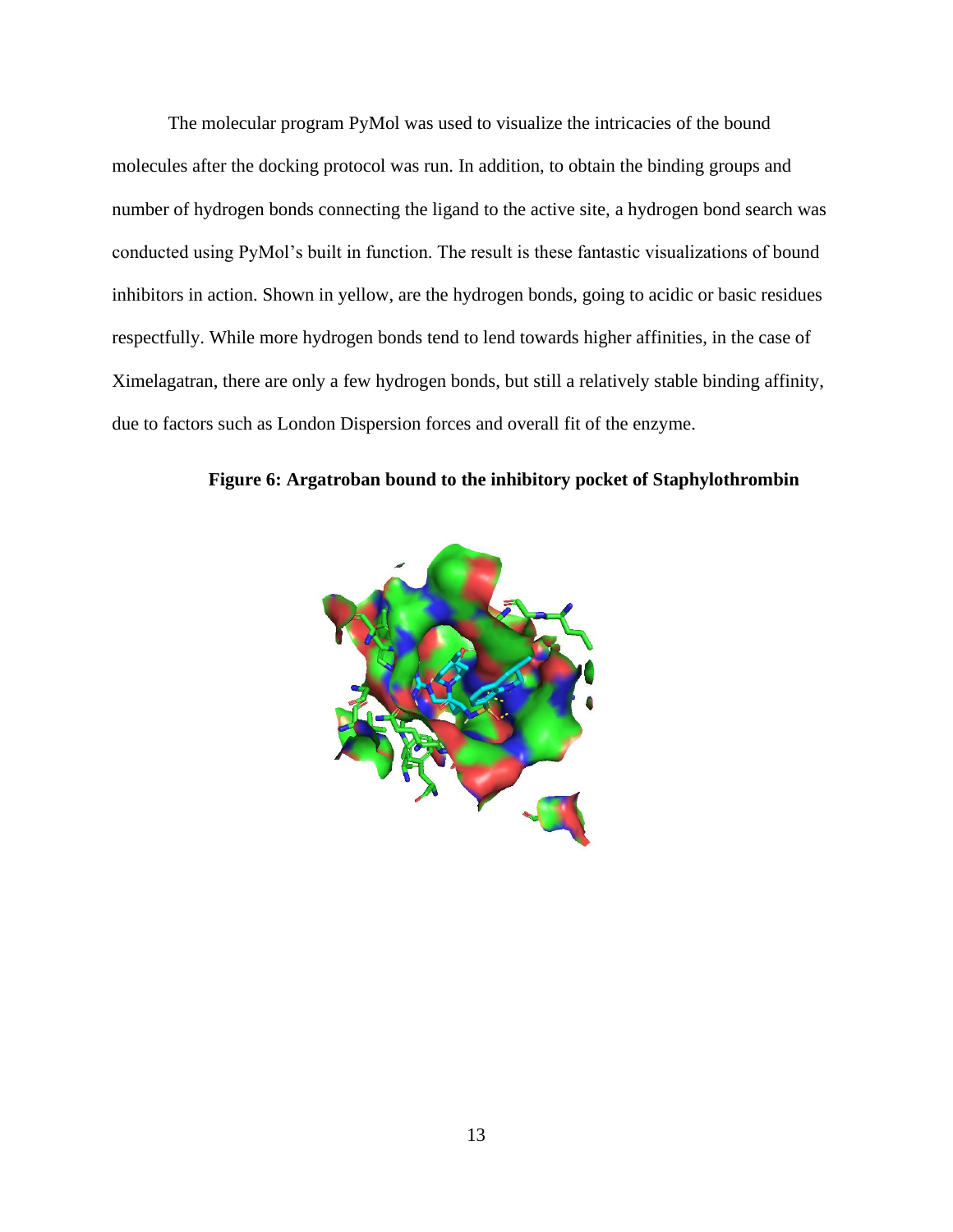<span id="page-20-0"></span>

**Figure 7: Dabigatran bound to the inhibitory pocket of Staphylothrombin**

<span id="page-20-1"></span>**Figure 8: Ximelagatran Bound to the inhibitory pocket of Staphylothrombin**

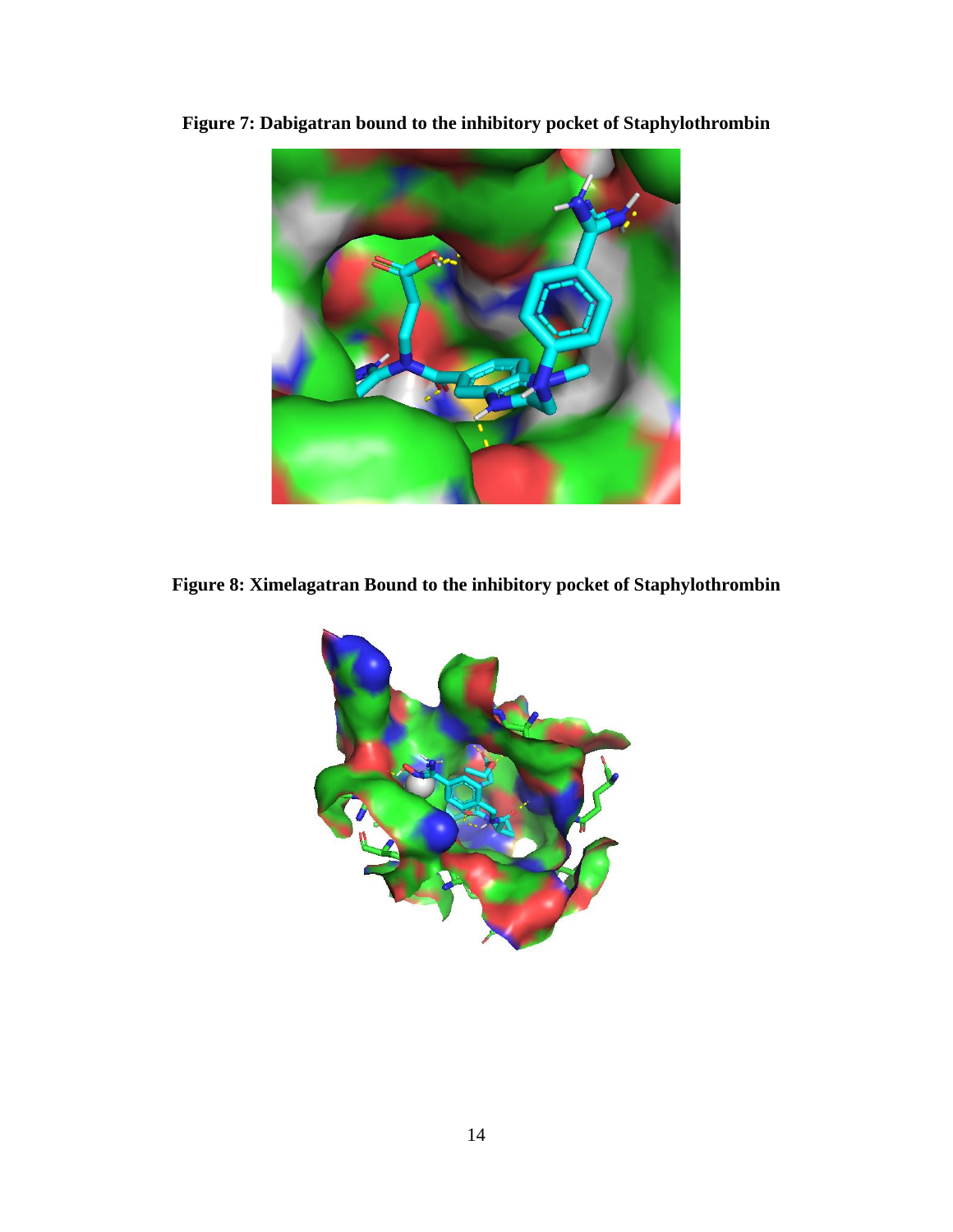

<span id="page-21-0"></span>**Figure 9: Sulfamido bound to the inhibitory pocket of Staphylothrombin**

The binding energies and the overall fit of the enzyme will allow for an estimate of the minimum inhibitory concentration required in the following section of the test. The general prediction based off the binding affinities is that as the binding affinity to molecular weight ratio increases, the lower the minimum inhibitory concentration required to prevent coagulation. Therefore, this ligand, if synthesized, may have the lowest minimum inhibitory concentration of all the drugs previously mentioned.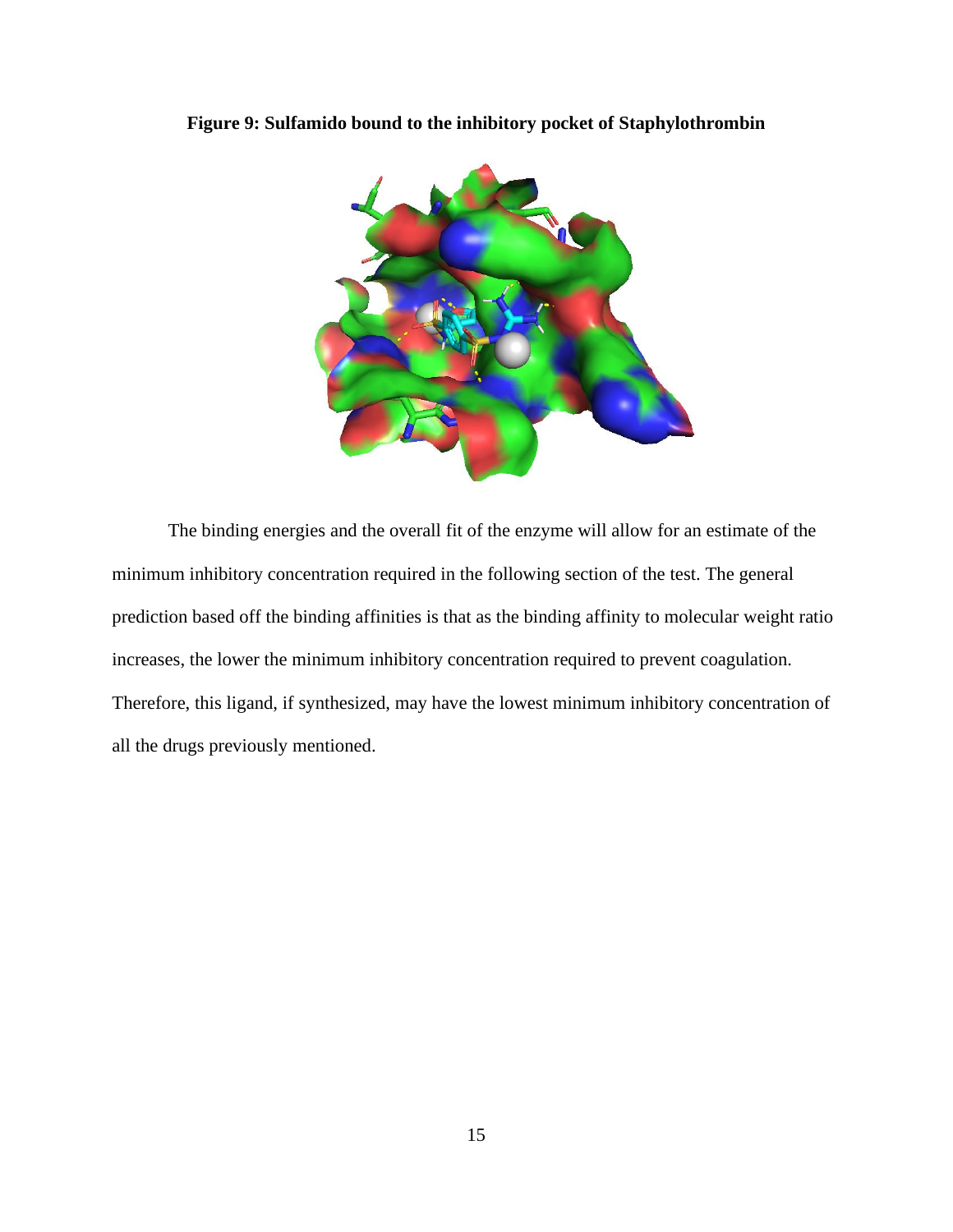#### **2.2 Minimum Inhibitory Concentration**

<span id="page-22-0"></span>Much of this research revolves around the practical application of a commonly used differential test known as the coagulase test (Siegrist, 2010). This test is used differentiate *Staphylococcus aureus* from other, less pathogenic commensals in a clinical or diagnostic setting. The coagulase test is made up of a few key ingredients. The first is lyophilized rabbit plasma, which provides the prothrombin and fibrinogen necessary for coagulation. The second major constituent is an EDTA solution. EDTA, or Ethylenediaminetetraacetic acid, is a polyvalent chelating agent that sequesters calcium in the solution that would start an inappropriate coagulation cascade. Coagulase, as previously noted, activates prothrombin (a zymogen) and causes it to behave like the activated form, thrombin. Coagulase tests are usually conducted with a positive and negative control, in this case a known quantity of *S. aureus*, a known coagulase positive organism, and *Staphylococcus saprophyticus*, a known coagulase negative organism.

Notably absent from this test was the ligand developed in the previous section. The reason for this was an unfortunate time constraint, which meant the only ligands able to be tested were those that were commercially available for purchase from Sigma-Aldrich. 5 mg of each were purchased, excluding Dabigatran, where 10mg were purchased, in order to hone the technique and protocol.

Before beginning the test, several determinations of the protocol were made experimentally. First, it was experimentally tested if Dabigatran inhibited the growth or metabolism of SA by adding 1 mL of a 1.8 mg/L solution to 1 mL of broth SA. This solution was then plated and left overnight with a control containing just water and SA broth, and the next morning the two produced an indistinguishable number of colonies. The same process was

16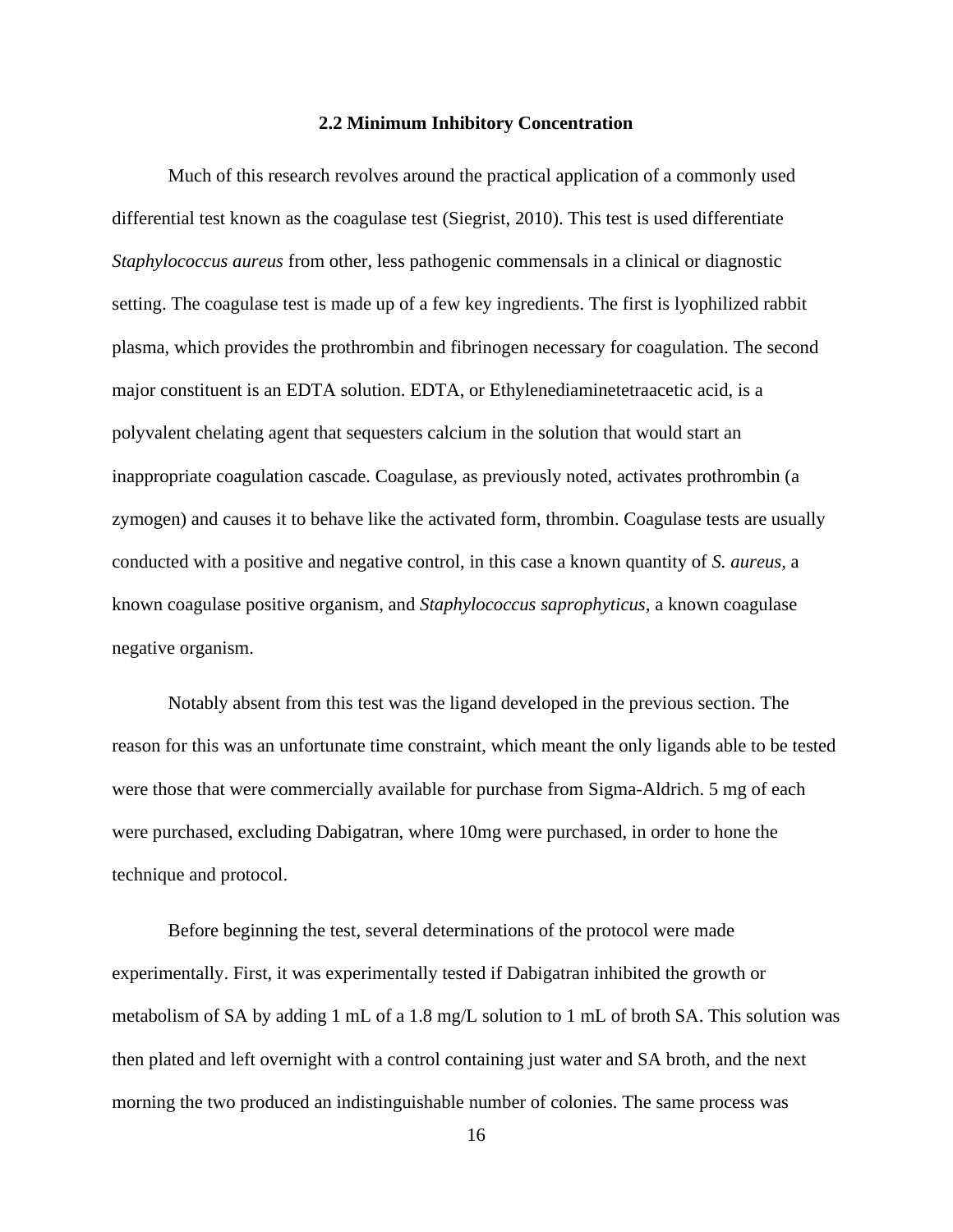performed for DMSO, to ensure the minuscule volume of DMSO used to dissolve the drugs would not confound the inhibition of the enzyme. After these preliminary tests were performed, 0.5 milliliters (mLs) of 85% rabbit plasma was used as the basis for the test. 0.1 mLs of a 0.5 McFarland Standard (McFarland, 1907), or approximately 1.5x10^8 S. aureus colonies, as this was experimentally determined to be the least volume required for coagulation within a reasonable time period. Aliquots of 3 different direct thrombin inhibitors were added, dissolved in DMSO, with varying concentrations, to 30 tubes, 10 for each drug, with  $1/5<sup>th</sup>$  dilutions serially. A total of 0.4mL of the diluted ligand solution was added, bringing the whole solution in the tube to 1mL. After 14 hours, in an incubator at 37 degrees Celsius, the results were collected. "None" refers to no coagulation, VC stands for variable, or slight, coagulation, and C stands for normal coagulation. Note the concentrations in Table 2 are in mg/ml for ease of calculations, however in Table 3, they have been converted to Molarity.

| Concentration | 0.4  | 0.08<br>$mg/ml$ mg/ml | .016<br>mg/ml | 3.2<br>$\mu$ g/ml | .64<br>$\mu$ g/ml | .128<br>$\mu$ g/ml pg/ml pg/ml pg/ml pg/ml | 25.6          | 5.12          | 1.024         | .205 |
|---------------|------|-----------------------|---------------|-------------------|-------------------|--------------------------------------------|---------------|---------------|---------------|------|
| Argatroban    | None | None                  | None          |                   | None None None VC |                                            |               | C             |               |      |
| Dabigatran    | None | None                  | None          |                   | None None VC      |                                            | $\mathbf C$   | $\mathcal{C}$ |               |      |
| Ximelagatran  | None | None                  | VC            | <b>VC</b>         | <b>VC</b>         | $\mathbf C$                                | $\mathcal{C}$ | $\mathcal{C}$ | $\mathcal{C}$ |      |

<span id="page-23-0"></span>**Table 2: Concentration of ligands and inhibition of coagulation in mg/ml**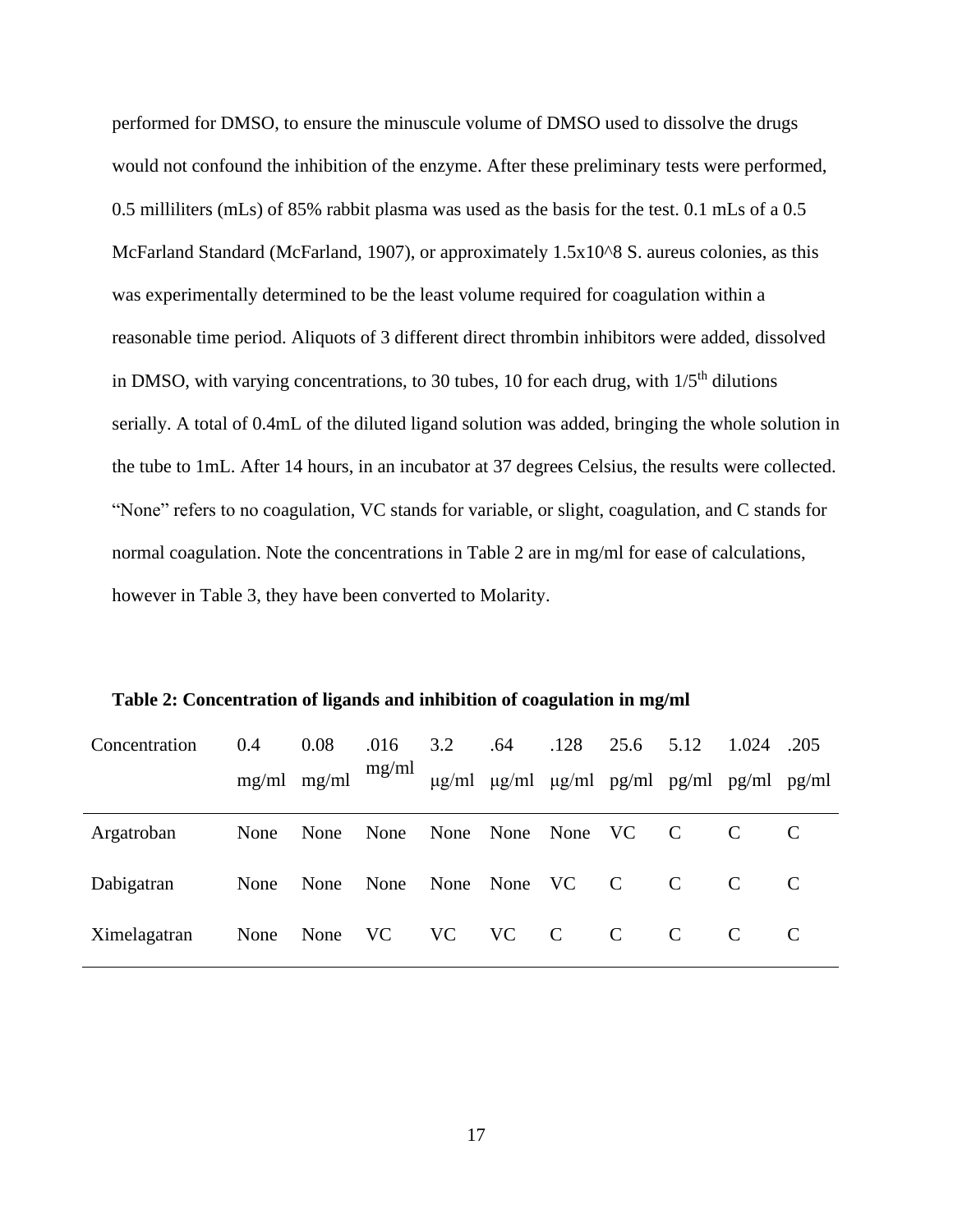| Argatroban<br>Results:      | None     | None     | None       | None      | None      | None        | <b>VC</b>     | $\mathcal{C}$ | $\mathcal{C}$ | $\mathcal{C}$ |
|-----------------------------|----------|----------|------------|-----------|-----------|-------------|---------------|---------------|---------------|---------------|
| Concentration<br>in Moles/L | 7.4E-4   | $1E-4$   | 3E-05      | 6.1E-06   | 1.2E-06   | 2.43E-08    | 4.865E-11     | 9.7E-12       | 1.9E-12       | 3.91E-13      |
| Dabigatran<br>Result:       | None     | None     | None       | None      | None      | VC          | $\mathcal{C}$ | $\mathbf C$   | C             | $\mathsf{C}$  |
| Concentration<br>in Moles/L | $6.4E-4$ | $1.3E-4$ | $2.6E - 5$ | $5.1E-6$  | $1.0E-6$  | $2.04E-8$   | $4.1E-11$     | 8.2E-12       | $1.6E-12$     | $3.3E-13$     |
| Ximelagatran<br>Results     | None     | None     | <b>VC</b>  | <b>VC</b> | <b>VC</b> | $\mathbf C$ | $\mathbf C$   | $\mathbf C$   | $\mathcal{C}$ | $\mathcal{C}$ |
| Concentration<br>in Moles/L | 8.4E-4   | $1.7E-4$ | 3.38E-05   | 6.8E-06   | 1.4E-06   | 2.7E-08     | 5.4E-11       | 1.1E-11       | $2.2E-12$     | $4.4E-13$     |

### <span id="page-24-0"></span>**Table 3: Concentration of ligands and inhibition of coagulation in Molarity**

Dabigatran is shown in Table 4 to have about a 400x higher minimum inhibitory concentration when compared to Argatroban, which is consistent with the binding affinity theory, however on a much more significant scale. Ximelagatran in Table 5 has a much larger minimum inhibitory concentration compared even to Dabigatran and would be at a concentration impractical for clinical relevancy.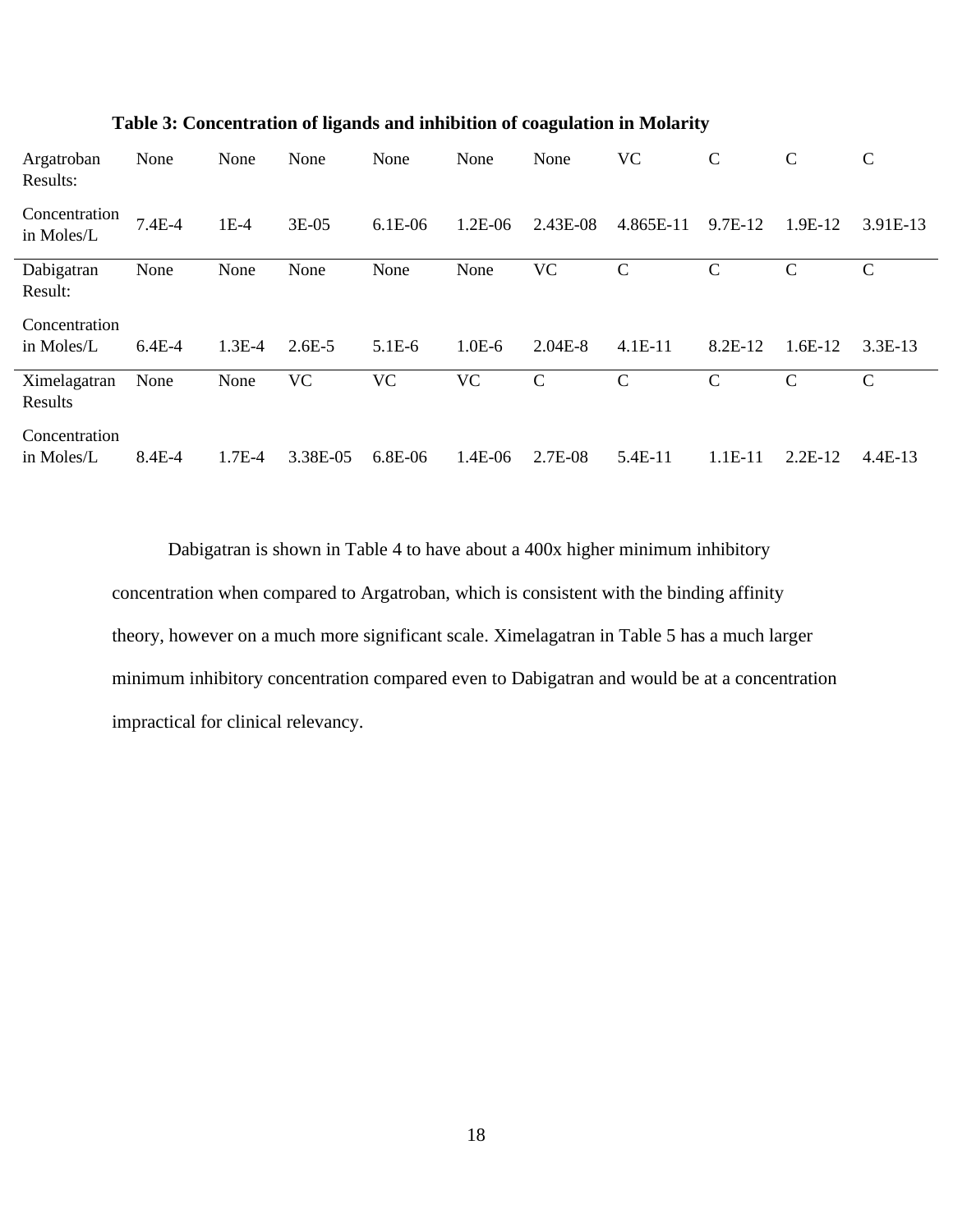

<span id="page-25-0"></span>**Table 4: Minimum Inhibitory concentration for Dabigatran as Compared to Argatroban**

### <span id="page-25-1"></span>**Table 5: Minimum inhibitory Concentration for Ximelagatran as Compared to Argatroban**

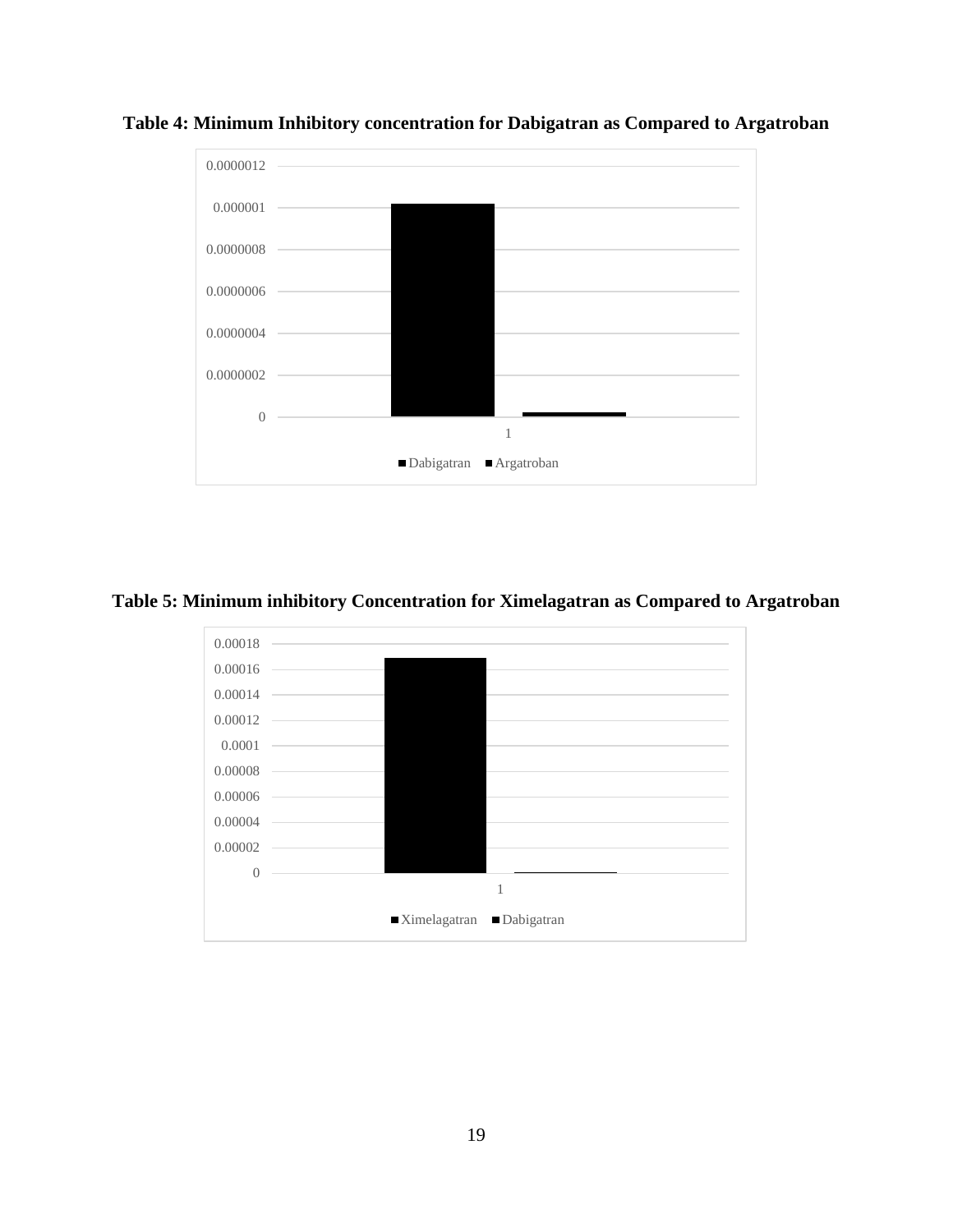### **CHAPTER 3: DISCUSSION AND CONCLUSION**

#### **3.1 Discussion**

<span id="page-26-1"></span><span id="page-26-0"></span>These results were largely within an expected range. Argatroban and Dabigatran behaved within reason, with the reservation that minimum inhibitory concentration assays tend to be a crude instrument for determining the relative effectiveness for an inhibitor. The major disappointment was Ximelagatran, which showed promise in a molecular docking setting, however *in vitro* demonstrated bizarre inhibition characteristics, even when standardized by molarity in the solution. Despite the lack of resolution in this test, however, this can still hold clinical relevance for one reason: Cost. Coagulase tests are regularly run in a hospital setting, using patient plasma, and patient SA samples. The only additional variable is the addition of a DTI solution, which is readily available in a hospital setting, and relatively available for a laboratory. The benefit is that it adds in the ability to determine the ideal drug to use to best fit the patient's strain of SA. If the protocol was to be further standardized using a specific concentration of thrombin, it could be used to track subtypes of MRSA or VRSA while also providing a substantial chance of recovery for the patient.

Regarding the expected trend of binding affinity to molecular weight ratio being related to requiring less of the drug to inhibit the coagulase enzyme, it seems to apply readily to Dabigatran and Argatroban (Dabigatran has a lower affinity to molecular weight ratio than Argatroban, therefore it requires more to cause inhibition) however, this did not apply to Ximelagatran, which despite in a molecular docking program having a higher affinity to weight ratio, as was seen previously required far more in order to obtain inhibition.

Some possible confounders are first that both Ximelagatran and Dabigatran have an intermediary step in the body before being deposited into the bloodstream. For Ximelagatran it is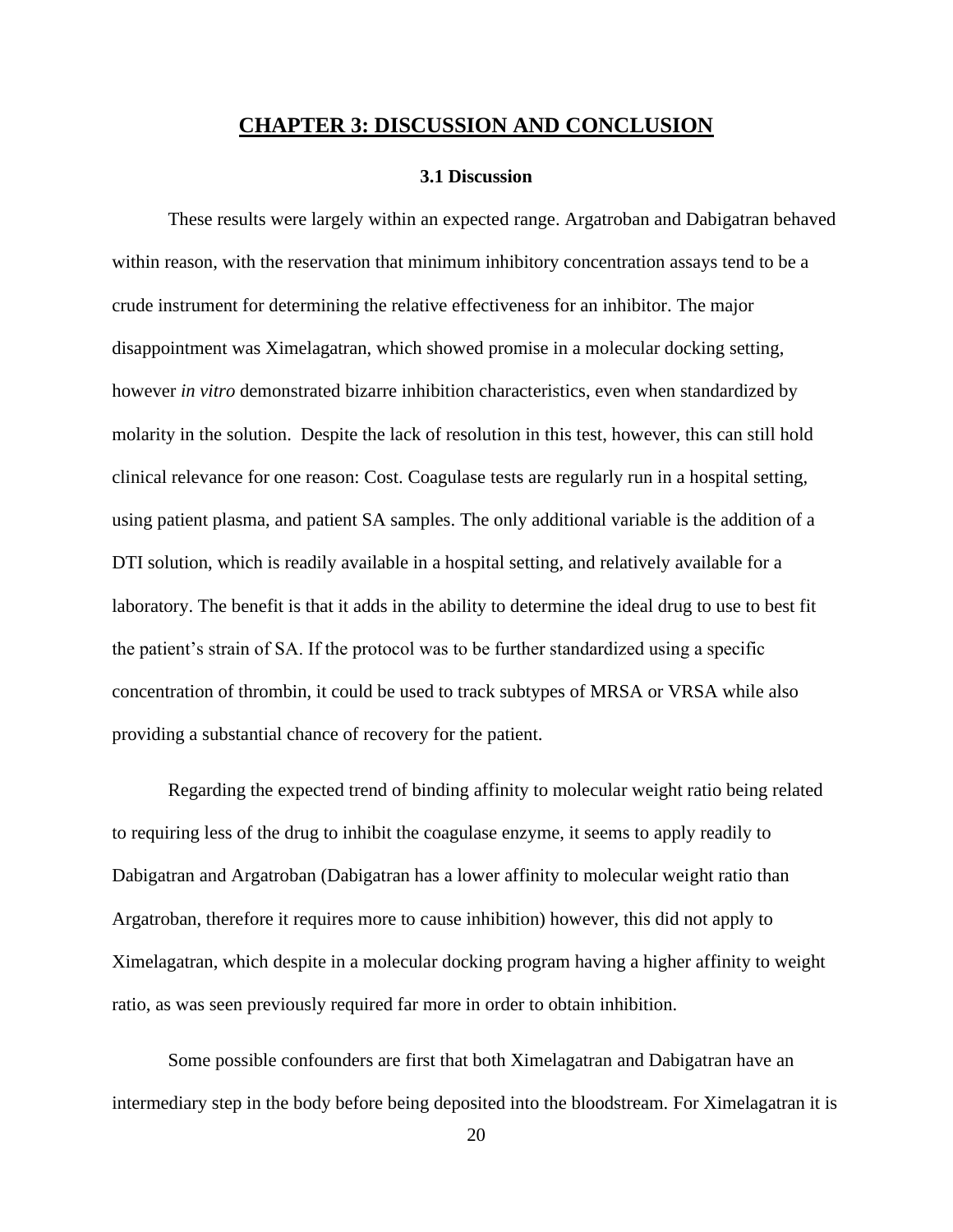its conversion from Ximelagatran to a smaller molecule melagatran, and for Dabigatran, it is its conversion from Dabigatran Etexilate, which is lipid soluble and readily digested and absorbed into the intestines, to the much more water-soluble Dabigatran. While this may have played a small role, it would have also played a role in the two molecule's binding affinity, so the net effect should be marginal.

An additional confounder for this protocol is the use of live *S. Aureus* species. SA is known to produce several exoenzymes such as Staphylokinase, hemolysins, and leucocidins (Tam, 2019). These all have the potential to play a possible role in partially deactivating or rendering the drugs less effective *in vitro*. While this factor may seem to render this test useless due to its unreliability, this is part of the goal of this test: to test drugs that work on live SA virulence factors, not just the enzyme held in isolation. If a certain drug is enzymatically broken down in the presence of SA species, this would be key information to know before it is given to a patient in a clinical setting.

Finally, due to the time constraints the experiment had to exclude the ligand outlined in section 2.1. This ligand showed promise in the molecular docking tests, and it would have been ideal to have tested it using the methods outlined in the minimum inhibitory concentration section. While unsuccessful, this screening strategy could theoretically be used to test a larger quantity of ligands.

21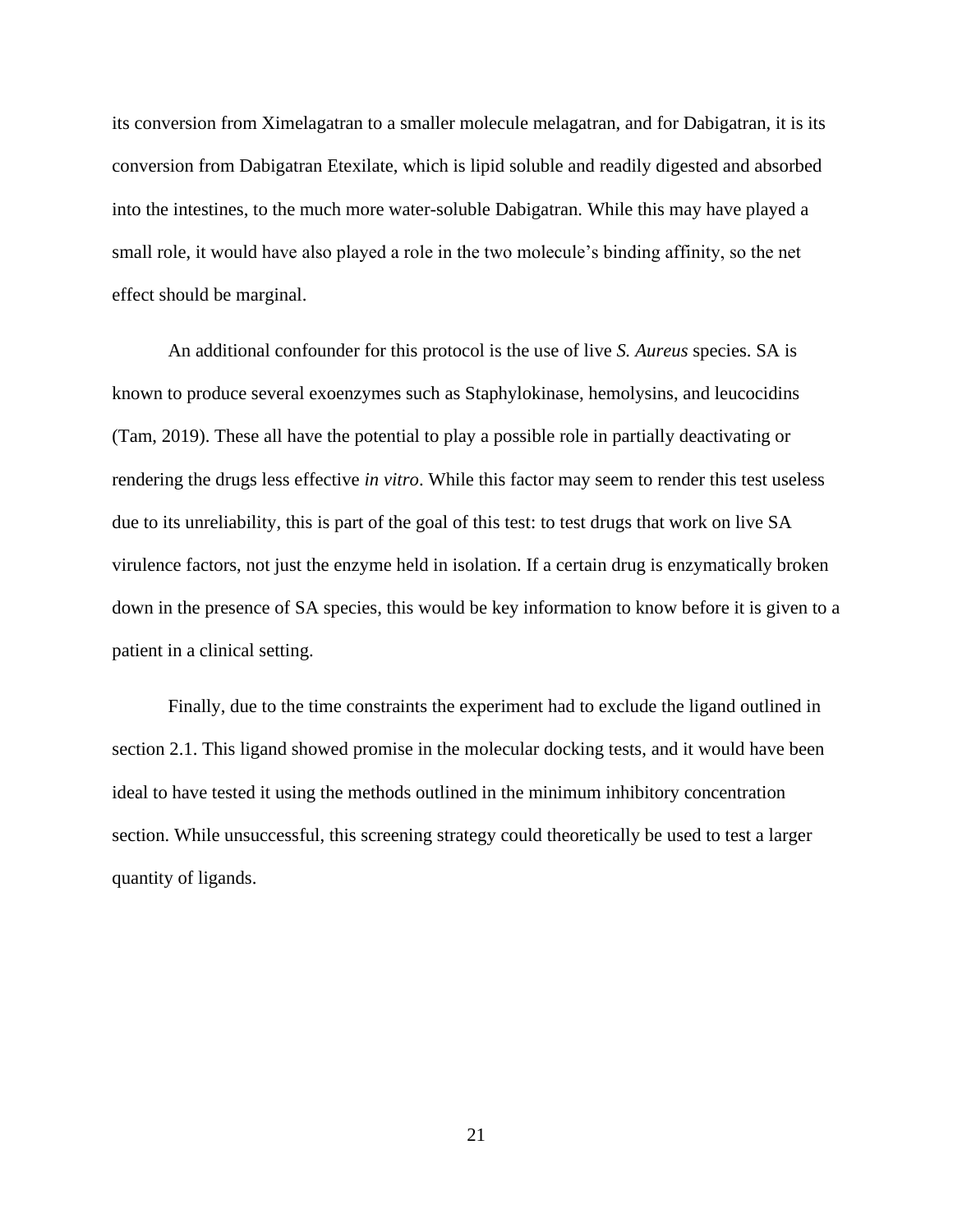#### **3.2 Conclusion**

<span id="page-28-0"></span>The intent of this research was to provide an overview of the existing literature on testing DTIs on *Staphylococcus Aureus* infections, as well as provide a background and context for the mechanism of both Staphylothrombin activation and inhibition. While there are several cases in the literature where DTIs were tested in a clinical setting, the final intent of this thesis was to examine the possibility of using an existent test in order to titrate a dose and type of DTI to use on certain subtypes of SA. Using a molecular screening process against a ligand library, several potential drugs were identified based on their relative affinity. Finally, they were tested in a laboratory setting, to mixed results.

This paper has contributed to the literature by proposing a new protocol for use of the coagulase test in the context of a clinical setting and provided a useful set of chemical guideline and potential pitfalls to avoid. Future work should involve refining the process to eliminate any potential confounding factors, as well as add additional layers of quantification, such as time, refractive index, or absorption in order to increase resolution of this test. Future work should also include a preliminary ligand like the one outlined in the paper, in order to test the efficacy of this protocol in a laboratory setting. Finally, it would be ideal after obtaining a promising MIC to use X-ray crystallography to see the exact binding of DTIs to Staphylothrombin.

*Staphylococcus aureus* is a dangerous and robust infectious microorganism, and alternative treatments to traditional antibiotics must be considered in order to treat and cull its spread in hospitals and the population at large. MRSA and VRSA are a ubiquitous threat in a nosocomial setting, and this paper has hopefully contributed to the body of data that can be called upon for further study.

22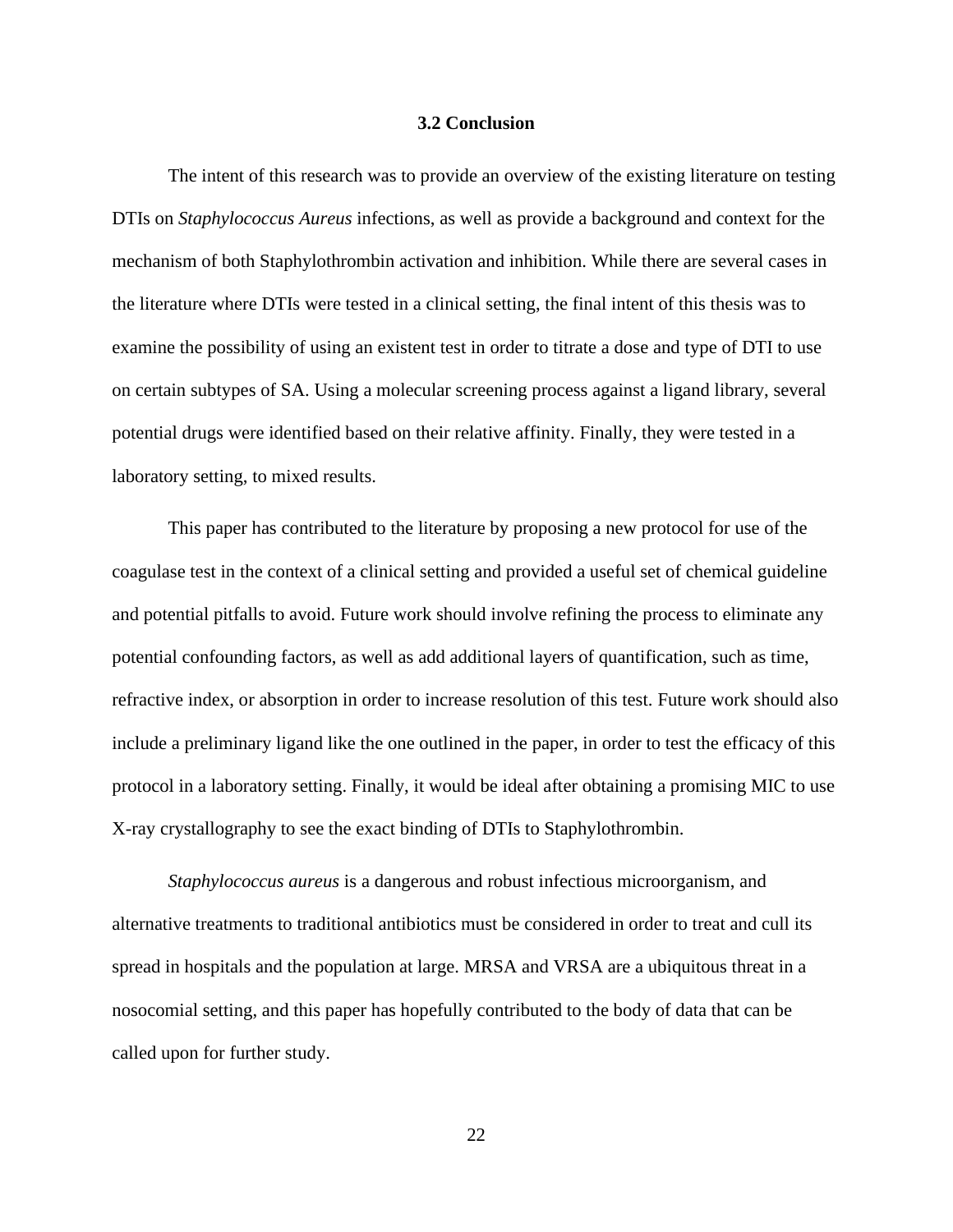### **REFERENCES**

- Costerton, J. W. (2005). "Biofilm in Implant Infections: Its Production and Regulation.". *The International Journal of Artificial Organs*, 1062-1068.
- Dallakyan, S. (2015). Small-Molecule Library Screening by Docking With PyRx. *Methods in Molecular Biology*, 243-50.
- Fowler, V. J. (2005). Staphylococcus aureus endocarditis: a consequence of medical progress. *Journal of the American Medical Association*, 3014-21.
- Friedrich, R. (2003). Staphylocoagulase is a prototype of cofactor-induced zymogen activation. *Nature*, 535-539.
- Harenberg, J. (2009). Drugs Effecting Blood Coagulation, Fibrinolysis, and Hemostasis. *Side Effects of Drugs Annual 31*, pp. 553-571.
- Kaye, K. (2008). The deadly toll of invasive methicillin-resistant Staphylococcus aureus infection in community hospitals. *Clinical Infectious Diseases*, 1568-77.
- Kim, S. (2019). Pubchem 2019 update: improved access to chemical data. *Nucleic Acids Research*, 1102-9.
- Liesenborghs, L. (2018). Staphylococcus aureus, master manipulator of the human hemostatic system. *Journal of Thrombosis and Haemostasis*, 441-54.
- McAdow, M. (2012). Staphylococcus aureus Secretes Coagulase and von Willebrand Factor Binding Protein to Modify the Coagulation Cascade and Establish Host Infections. *Journal of Innate Immunity*, 141-8.